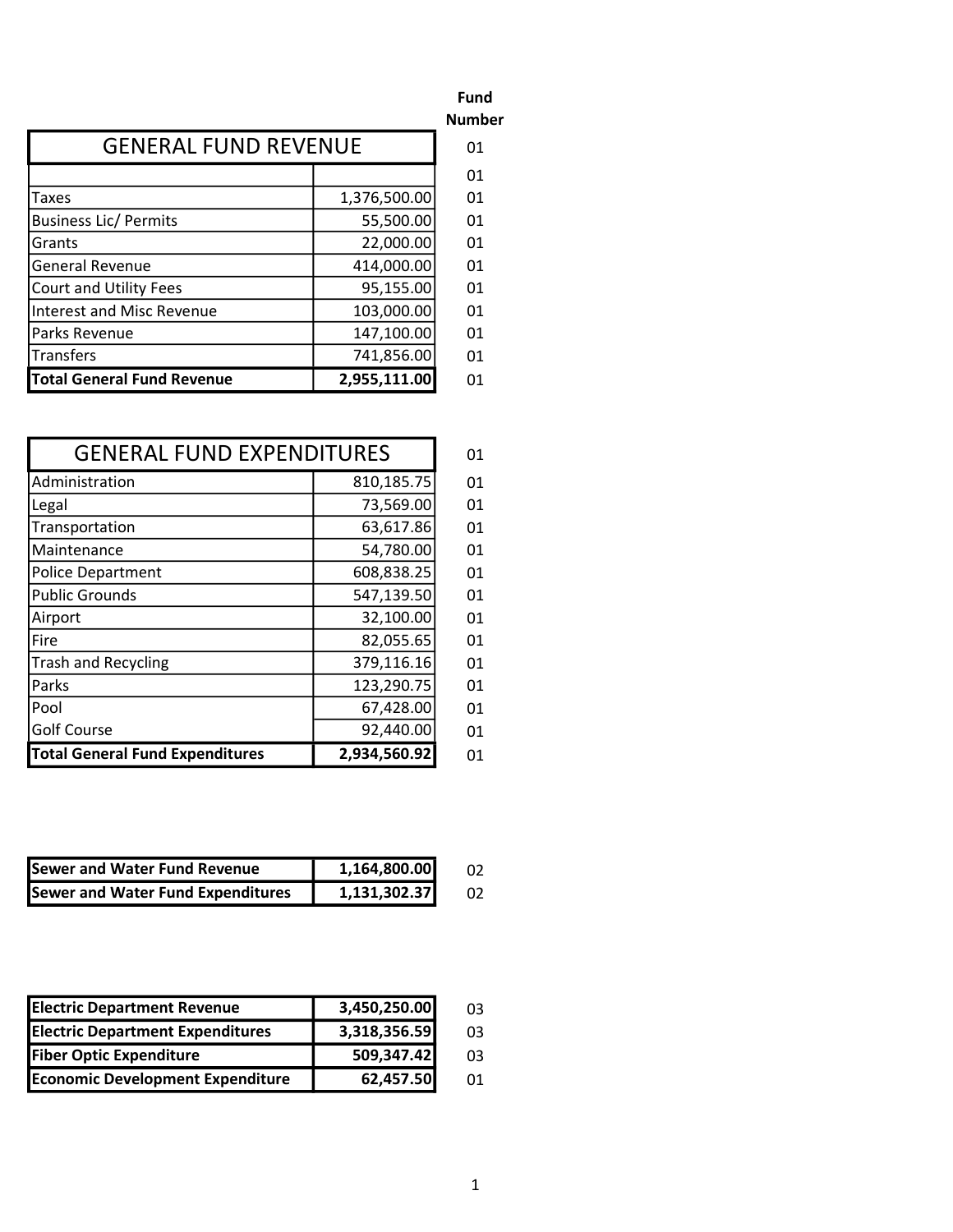| <b>Parks Sales Tax Revenue</b>       | 408,405.00 | 21 |
|--------------------------------------|------------|----|
| <b>Parks Sales Tax Expenditures</b>  | 309,000.00 | 21 |
| <b>Police Sales Tax Revenue</b>      | 137,656.00 | 22 |
| <b>Police Sales Tax Expenditures</b> | 84,850.00  | 22 |
| <b>Fire Sales Tax Revenue</b>        | 268,314.00 | 23 |
| <b>Fire Sales Tax Expenditures</b>   | 103,009.00 | 23 |

| <b>Total Cemetery Revenue</b>     | 2,060.00 | 06 |
|-----------------------------------|----------|----|
| <b>Total Cemetery Expenditure</b> | 600.00   | 06 |

| <b>Capital Fund Revenues</b>     | 83,000.00 |  |
|----------------------------------|-----------|--|
| <b>Capital Fund Expenditures</b> | 83,000.00 |  |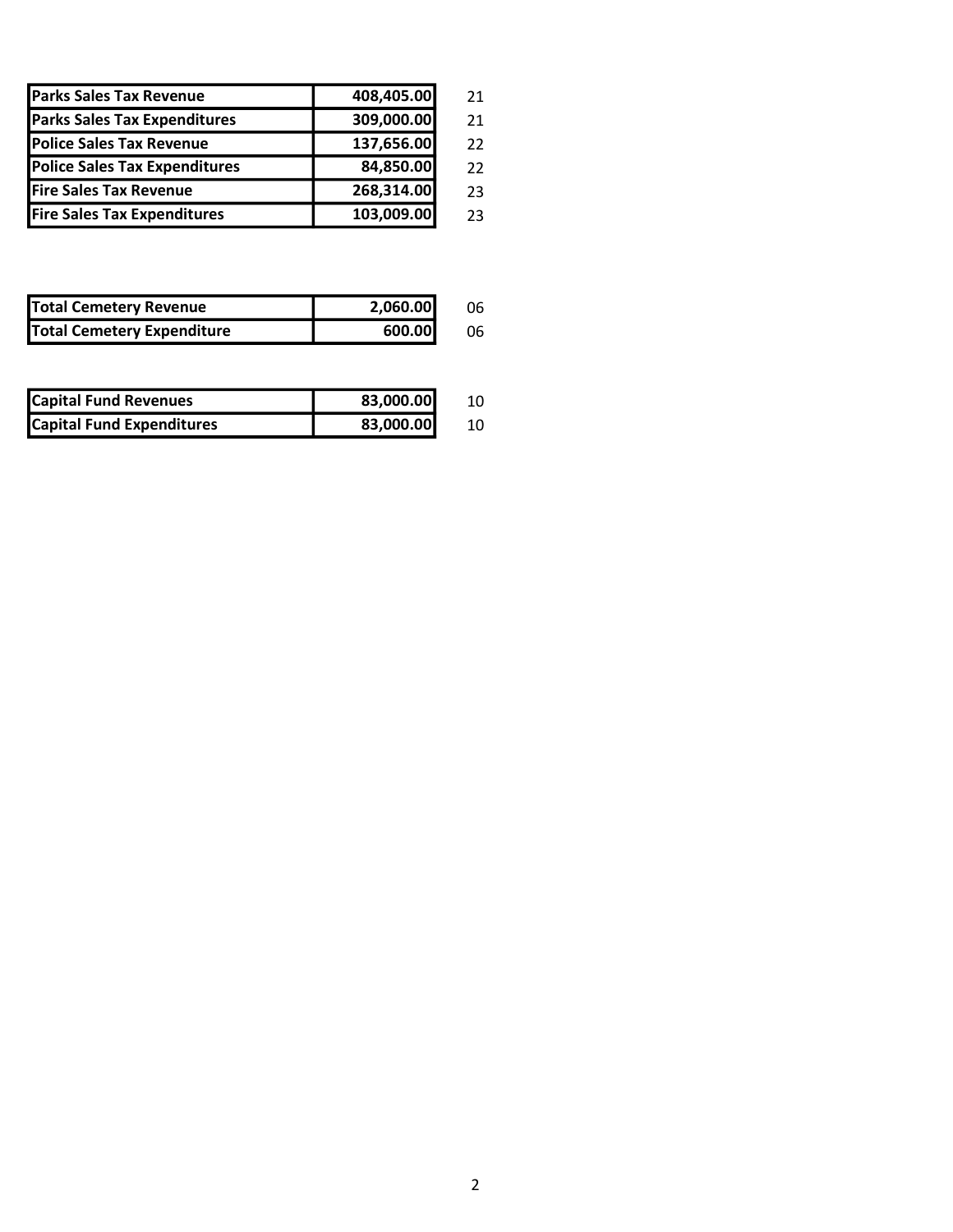|                 |                                    | <b>New 2022</b> | <b>Difference from</b> |
|-----------------|------------------------------------|-----------------|------------------------|
| <b>ACCOUNT#</b> | <b>NAME</b>                        | <b>Budget</b>   | 2021                   |
| 01-41-4120      | <b>TAXES - PROPERTY - PERS</b>     | 79,000.00       | 0.00                   |
| 01-41-4140      | <b>RAILROAD &amp; UTILITY TAXE</b> | 500.00          | 500.00                 |
| 01-41-4160      | HOUSING AUTH.PILOT/                | 0.00            | $-5,000.00$            |
| 01-41-4180      | STATE MOTOR TAX REFUND             | 85,000.00       | 0.00                   |
| 01-41-4190      | CITY SALES TAX - 1%                | 860,000.00      | 60,000.00              |
| 01-41-4191      | <b>CITY SALES TAX - STREET</b>     | 202,000.00      | 17,000.00              |
| 01-41-4192      | CITY SALES TAX-FIRE TRU            | 0.00            | 0.00                   |
| 01-41-4194      | UTILITY FRANCHISE TAX              | 25,000.00       | $-5,000.00$            |
| 01-41-4195      | <b>LOCAL USE TAX</b>               | 94,000.00       | 14,000.00              |
| 01-41-4198      | FINANCIAL INSTITUTION T            | 0.00            | 0.00                   |
| 01-41-4199      | <b>SUR TAX</b>                     | 31,000.00       | $-2,000.00$            |
|                 |                                    | 1,376,500.00    | 79,500.00              |
|                 |                                    |                 |                        |
| 01-42-4220      | <b>BUSINESS LICENSE</b>            | 2,500.00        | $-1,500.00$            |
| 01-42-4221      | TRANSIT SYSTEM COLLECTI            | 50,000.00       | 0.00                   |
| 01-42-4222      | FIRE INSPECTION FEE                | 1,000.00        | 0.00                   |
| 01-42-4225      | <b>PERMITS</b>                     | 2,000.00        | 0.00                   |
|                 |                                    | 55,500.00       | $-1,500.00$            |
|                 |                                    |                 |                        |
| 01-43-4320      | FEDERAL & STATE GRANTS             |                 | 0                      |
| 01-43-4321      | POLICE DEPT GRANT                  | 5,000.00        | $\mathbf 0$            |
| 01-43-4322      | <b>TRANSPORTATION GRANT</b>        |                 | $\mathbf 0$            |
| 01-43-4323      | <b>STORM SHELTER GRANT</b>         |                 | $\boldsymbol{0}$       |
| 01-43-4324      | <b>CDBG GRANT</b>                  |                 | $\mathbf 0$            |
| 01-43-4325      | <b>CDBG-DOWTOWN GRANT</b>          |                 | 0                      |
| 01-43-4329      | TREE TRIM GRANT                    |                 | $\mathbf 0$            |
| 01-43-4330      | FAA/MODOT GRANT                    |                 | $\overline{0}$         |
| 01-43-4331      | <b>ENHANCEMENT GRANT</b>           |                 | $\overline{0}$         |
| 01-43-4332      | <b>BUS BARN GRANT</b>              |                 | 0                      |
| 01-43-4334      | <b>LOCAL GRANTS</b>                |                 | $\overline{0}$         |
| 01-43-4335      | MODOT-SAFE SCHOOL ROUTE            | 0.00            | $-207,000.00$          |
| 01-43-4337      | <b>HERO GRANT</b>                  |                 | 0                      |
| 01-43-4338      | <b>CDBG TCMH GRANT</b>             |                 | 0                      |
| 01-43-4341      | <b>LLEBG</b>                       | 6,000.00        | $\overline{0}$         |
| 01-43-4342      | POLICE OVERTIME GRANT              | 11,000.00       | 3000                   |
|                 |                                    | 22,000.00       | $-204000$              |
|                 |                                    |                 |                        |
| 01-44-4440      | SANITATION SERVICE CHAR            | 362,000.00      | 0.00                   |
| 01-44-4442      | RECYCLING REVENUE                  | 17,000.00       | 1,000.00               |
| 01-44-4460      | <b>AIRPORT REVENUE</b>             | 35,000.00       | 10,000.00              |
| 01-44-4465      | <b>CC REVENUE</b>                  | 0.00            | $-250.00$              |
|                 |                                    | 414,000.00      | 10,750.00              |
|                 |                                    |                 |                        |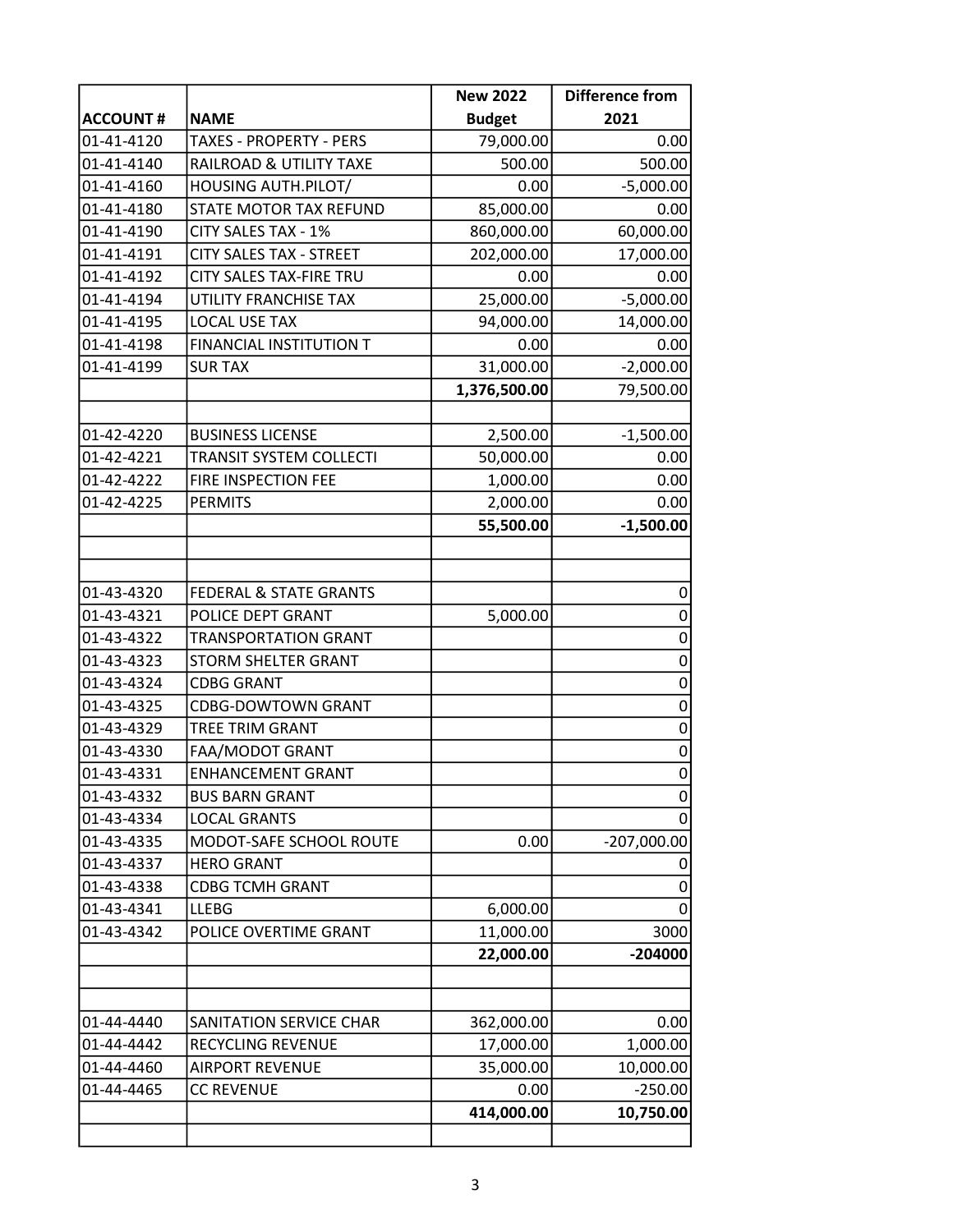| 01-45-4519 | DWI PROCESSING FEE                                 | 900.00                  | 200.00                    |
|------------|----------------------------------------------------|-------------------------|---------------------------|
| 01-45-4520 | <b>CITY COURT FINES</b>                            | 48,000.00               | 8,000.00                  |
| 01-45-4521 | <b>CVC - CITY</b>                                  | 155.00                  | 30.00                     |
| 01-45-4522 | LAW ENFORCEMENT                                    | 1,100.00                | 350.00                    |
| 01-45-4540 | UTILITY PENALTIES                                  | 45,000.00               | 5,000.00                  |
|            |                                                    | 95,155.00               | 13,580.00                 |
|            |                                                    |                         |                           |
| 01-46-4640 | <b>INTEREST INCOME</b>                             | 38,000.00               | $-34,000.00$              |
| 01-46-4650 | <b>SRO Salary Reimburse</b>                        | 30,000.00               | 2,000.00                  |
| 01-46-4660 | <b>REIMBURSEMENTS</b>                              | 0.00                    | 0.00                      |
| 01-46-4680 | OTHER MISC. REVENUE                                | 35,000.00<br>103,000.00 | 15,000.00<br>$-17,000.00$ |
|            |                                                    |                         |                           |
| 01-47-4720 | PARK ADM FEES                                      | 0.00                    | 0.00                      |
| 01-47-4725 | POOL DAILY ADMISSIONS                              | 16,500.00               | 7,900.00                  |
| 01-47-4730 | POOL/PARK RENTALS                                  | 3,000.00                | 1,000.00                  |
| 01-47-4735 | PARK SPONSORSHIP                                   | 2,500.00                | 0.00                      |
| 01-47-4740 | <b>SWIM TEAM REVENUE</b>                           | 500.00                  | 0.00                      |
| 01-47-4745 | <b>SWIM LESSONS REVENUE</b>                        | 1,500.00                | 1,500.00                  |
| 01-47-4750 | POOL CONCESSIONS                                   | 10,000.00               | 3,200.00                  |
| 01-47-4755 | SOCCER/FLAG FOOTBALL RE                            | 7,000.00                | 0.00                      |
| 01-47-4760 | SUMMER BASEBALL/SOFTBAL                            | 5,800.00                | $-500.00$                 |
| 01-47-4765 | <b>BASKETBALL REVENUE</b>                          | 9,000.00                | $-6,000.00$               |
| 01-47-4770 | PARK GRANT REV(RUTHERFO                            | 0.00                    | 0.00                      |
| 01-47-4775 | <b>ADULT SPORTS REVENUE</b>                        | 0.00                    | 0.00                      |
| 01-47-4780 | <b>B-BALL CONCESSIONS</b>                          | 300.00                  | 0.00                      |
| 01-47-4781 | <b>GOLF COURSE</b>                                 | 91,000.00               | 19,000.00                 |
|            |                                                    | 147,100.00              | 26,100.00                 |
|            |                                                    |                         |                           |
| 01-48-4810 |                                                    |                         |                           |
| 01-48-4830 | TRANSFER TO/FRM GEN FUN<br>TRANSFER TO/FRM ELECTRI | 0.00<br>486,991.00      | 207,000.00                |
|            | <b>TRANSFER FROM WATER</b>                         |                         | 16,800.00                 |
|            | <b>Transfer from Fiber</b>                         | 177,279.00<br>77,586.00 | 0.00<br>0.00              |
|            |                                                    | 741,856.00              | 223,800.00                |
|            |                                                    |                         |                           |
|            |                                                    | 2,955,111.00            | 131,230.00                |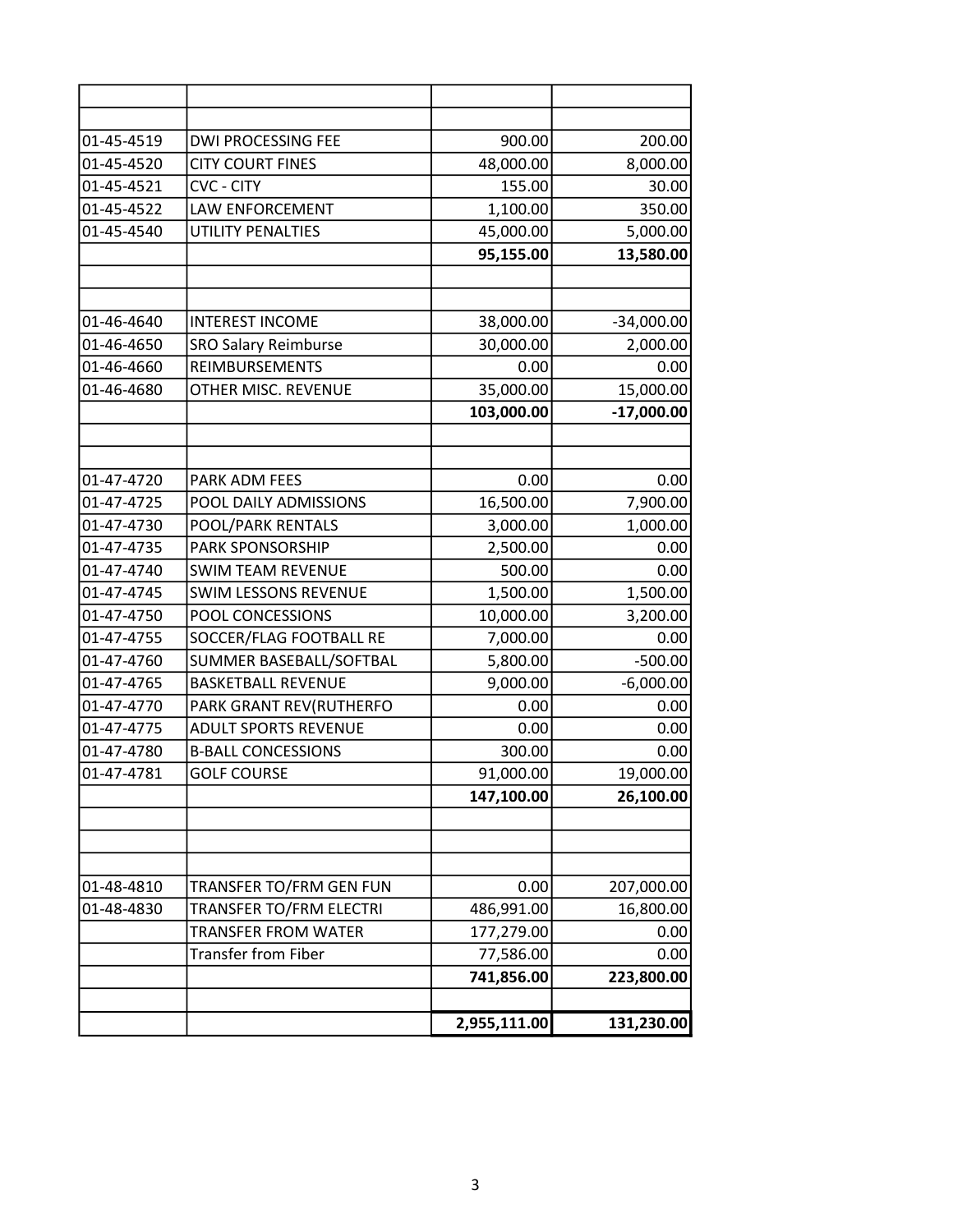| <b>ACCOUNT#</b>                  | <b>NAME</b>                     | 2022 Budget | Change from 2021 |  |
|----------------------------------|---------------------------------|-------------|------------------|--|
| <b>Administrative Department</b> |                                 |             |                  |  |
| 01-50-5010                       | SALARIES-ADMIN.                 | 195,000.00  | 10,000.00        |  |
| 01-50-5012                       | <b>SALARIES - PARTTIME</b>      | 26,000.00   | 2,000.00         |  |
| 01-50-5014                       | <b>SALARIES - OVERTIME</b>      | 2,000.00    | 0.00             |  |
| 01-50-5016                       | <b>SALARIES CITY COUNCIL</b>    | 12,500.00   | 0.00             |  |
| 01-50-5020                       | FICA - EMPLOYEE BENEFIT         | 18,015.75   | 918.00           |  |
| 01-50-5022                       | <b>LAGERS - EMPLOYEE BENEF</b>  | 32,760.00   | 1,680.00         |  |
| 01-50-5024                       | HEALTH INS. - EMP. BENE         | 243,000.00  | $-7,000.00$      |  |
| 01-50-5025                       | LIFE INS. - EMP. BENEFI         | 0.00        | 0.00             |  |
| 01-50-5026                       | WORKERS COMP. INS.              | 0.00        | 0.00             |  |
| 01-50-5027                       | HEALTH INS.DED.REIMBUSE         | 0.00        | 0.00             |  |
| 01-50-5030                       | MAYOR, CLERK, COLL, ADMI E      | 1,500.00    | 500.00           |  |
| 01-50-5035                       | PROMOTION/ADVERTISING           | 5,000.00    | 0.00             |  |
| 01-50-5036                       | <b>DUES</b>                     | 5,800.00    | 400.00           |  |
| 01-50-5040                       | <b>SUPPLIES &amp; MATERIALS</b> | 25,000.00   | 3,000.00         |  |
| 01-50-5050                       | <b>GAS AND OIL</b>              | 3,300.00    | 2,100.00         |  |
| 01-50-5061                       | <b>TELEPHONE</b>                | 6,000.00    | 1,000.00         |  |
| 01-50-5062                       | <b>ADMIN UTILITIES</b>          | 0.00        | 0.00             |  |
| 01-50-5082                       | PROPERTY INSURANCE              | 0.00        | 0.00             |  |
| 01-50-5083                       | <b>GENERAL LIABILITY</b>        | 132,000.00  | 48,129.00        |  |
| 01-50-5084                       | <b>ERRORS AND OMISSIONS</b>     | 0.00        | 0.00             |  |
| 01-50-5085                       | <b>BONDS</b>                    | 0.00        | 0.00             |  |
| 01-50-5101                       | CIVIL DEFENCE-STORM SHE         | 4,810.00    | 0.00             |  |
| 01-50-5105                       | <b>ACCOUNTING EXPENSE</b>       | 17,500.00   | 0.00             |  |
| 01-50-5107                       | <b>CREDIT CARD FEES</b>         | 500.00      | 0.00             |  |
| 01-50-5110                       | TRAVEL AND TRAINING             | 12,500.00   | 2,500.00         |  |
| 01-50-5115                       | SPECIAL ITEMS/DONATIONS         | 1,000.00    | 0.00             |  |
| 01-50-5119                       | <b>FIREWORKS</b>                | 4,000.00    | 0.00             |  |
| 01-50-5120                       | MISC. EXPENSE                   | 12,000.00   | 0.00             |  |
| 01-50-5122                       | <b>HOUSING REHAB GRANT EXP</b>  | 0.00        | 0.00             |  |
| 01-50-5124                       | TRAIL SYSTEM GRANT EXPE         | 0.00        | 0.00             |  |
| 01-50-5125                       | DOWNTOWN REVITILZATION          | 0.00        | 0.00             |  |
| 01-50-5127                       | FEMA STORM SHELTER GRAN         | 0.00        | 0.00             |  |
| 01-50-5128                       | COMPUTER SOFTWARE/TRAIN         | 18,000.00   | 0.00             |  |
| 01-50-5129                       | <b>COMPUTER LEASE/LICENSE</b>   | 0.00        | 0.00             |  |
| 01-50-5130                       | REPAIRS AND MAINTENANCE         | 12,000.00   | 0.00             |  |
| 01-50-5137                       | <b>CONTRACT LABOR</b>           | 0.00        | 0.00             |  |
| 01-50-5140                       | ADMINISTRATIVE ALLOCATI         | 0.00        | 0.00             |  |
| 01-50-5141                       | TRIM GRANT EXP                  | 0.00        | 0.00             |  |
| 01-50-5142                       | <b>CDBG HOSPITAL GRANT EXP</b>  | 0.00        | 0.00             |  |
| 01-50-5150                       | OTHER PROFESSIONAL SRVS         | 20,000.00   | 0.00             |  |
| 01-50-5160                       | CAPITAL IMPROVE-DANGERO         | 0.00        | 0.00             |  |
| 01-50-5161                       | <b>IMPROVEMENT BLDG - LAND</b>  | 0.00        | 0.00             |  |
| 01-50-5162                       | CAPITAL IMPROVE EQUIP           | 0.00        | 0.00             |  |
| 01-50-5163                       | CAPITAL IMPROVE-VEHICLE         | 0.00        | 0.00             |  |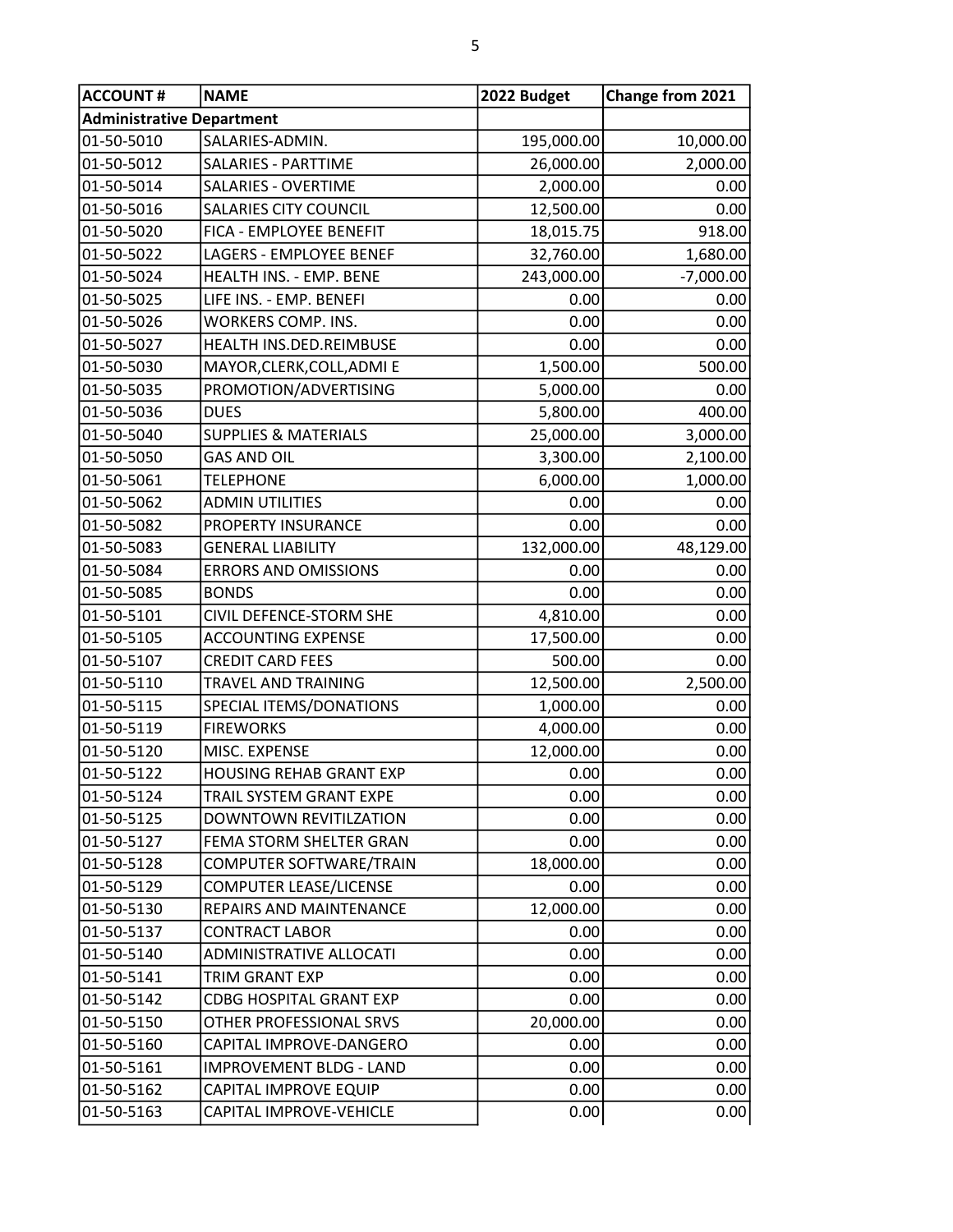|                                  | <b>Department Total</b>          | 810,185.75 | 65,227.00   |
|----------------------------------|----------------------------------|------------|-------------|
|                                  |                                  |            |             |
|                                  |                                  |            |             |
| <b>Legal Department</b>          |                                  |            |             |
| 01-51-5010                       | MUNICIPAL JUDGE SALARY           | 9,000.00   | 0.00        |
| 01-51-5011                       | <b>LEGAL CITY ATTORNEY SAL</b>   | 49,000.00  | 2,000.00    |
| 01-51-5012                       | <b>LEGAL SALARY PARTTIME</b>     | 0.00       | 0.00        |
| 01-51-5020                       | FICA - EMPLOYEE BENEFIT          | 4,437.00   | 153.00      |
| 01-51-5022                       | <b>LAGERS - BENEFIT</b>          | 8,232.00   | 336.00      |
| 01-51-5024                       | <b>HEALTH INS - BENEFIT</b>      | 0.00       | 0.00        |
| 01-51-5025                       | LIFE INS - BENEFIT               | 0.00       | 0.00        |
| 01-51-5035                       | PROMOTION/ADVERTISING            | 0.00       | 0.00        |
| 01-51-5036                       | <b>DUES</b>                      | 0.00       | 0.00        |
| 01-51-5040                       | <b>SUPPLIES AND MATERIALS</b>    | 600.00     | 0.00        |
| 01-51-5110                       | TRAVEL AND TRAINING              | 1,500.00   | 0.00        |
| 01-51-5120                       | <b>MISC EXPENSES</b>             | 800.00     | $-200.00$   |
|                                  | <b>Department Total</b>          | 73,569.00  | 2,289.00    |
|                                  |                                  |            |             |
|                                  |                                  |            |             |
| <b>Transportation Department</b> |                                  |            |             |
| 01-52-5010                       | TRANS.SALARIES FULLTIME          | 38,325.00  | 1,825.00    |
| 01-52-5012                       | <b>SALARIES - PARTTIME</b>       | 1,600.00   | 0.00        |
| 01-52-5014                       | <b>SALARIES - OVERTIME</b>       | 1,600.00   | 0.00        |
| 01-52-5020                       | FICA - EMPLOYEE BENEFIT          | 3,054.26   | 139.61      |
| 01-52-5022                       | LAGERS - EMPLOYEE BENEF          | 6,438.60   | 306.60      |
| 01-52-5024                       | <b>HEALTH INS - BENEFIT</b>      | 0.00       | 0.00        |
| 01-52-5025                       | LIFE INS. BENEFIT                | 0.00       | 0.00        |
| 01-52-5026                       | <b>WORKERS COMP. INS.</b>        | 0.00       | 0.00        |
| 01-52-5035                       | PROMOTION/ADVERTISING            | 0.00       | $-500.00$   |
| 01-52-5036                       | <b>DUES</b>                      | 0.00       | 0.00        |
| 01-52-5040                       | <b>SUPPLIES AND MATERIALS</b>    | 200.00     | 0.00        |
| 01-52-5050                       | <b>GAS AND OIL</b>               | 7,500.00   | 500.00      |
| 01-52-5060                       | <b>TELEPHONE &amp; UTILITIES</b> | 0.00       | 0.00        |
| 01-52-5082                       | PROPERTY INSURANCE               | 0.00       | 0.00        |
| 01-52-5083                       | <b>GENERAL LIABILITY</b>         | 0.00       | 0.00        |
| 01-52-5110                       | TRAVEL AND TRAINING              | 200.00     | $-700.00$   |
| 01-52-5120                       | <b>MISC EXPENSES</b>             | 900.00     | 0.00        |
| 01-52-5130                       | REPAIRS AND MAINTENANCE          | 2,500.00   | $-2,500.00$ |
| 01-52-5150                       | <b>Other Professional Serv</b>   | 0.00       | 0.00        |
| 01-52-5163                       | CAPITAL IMPROVE VEHICLE          | 0.00       | 0.00        |
| 01-52-5190                       | <b>UNIFORMS</b>                  | 1,300.00   | 450.00      |
|                                  | <b>Department Total</b>          | 63,617.86  | $-478.79$   |
|                                  |                                  |            |             |
| Maintenance                      |                                  |            |             |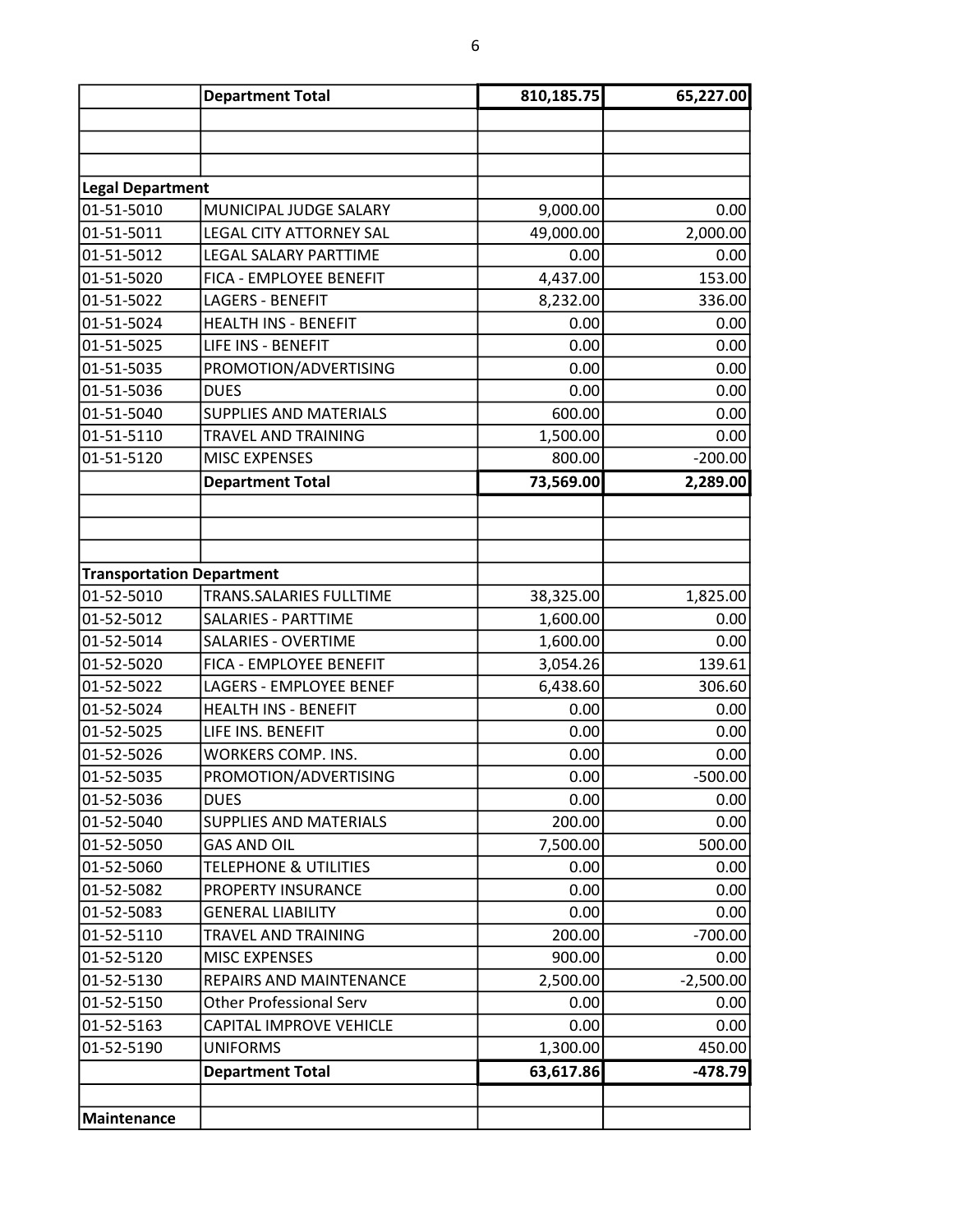| 01-53-5010       | SALARIES - MAINTENANCE         | 38,000.00  | 0.00      |
|------------------|--------------------------------|------------|-----------|
| 01-53-5014       | <b>OVERTIME</b>                | 2,000.00   | 0.00      |
| 01-53-5020       | <b>FICA-EMPLOYEE BENEFIT</b>   | 3,060.00   | 0.00      |
| 01-53-5022       | LAGERS - EMPLOYEE BENEF        | 6,720.00   | 0.00      |
| 01-53-5040       | <b>SUPPLIES AND MATERIALS</b>  | 5,000.00   | 0.00      |
|                  | <b>Department Total</b>        | 54,780.00  | 0.00      |
|                  |                                |            |           |
|                  |                                |            |           |
| 01-54-5010       | POLICE SALARIES FULLTIM        | 410000     | 7,500.00  |
| 01-54-5012       | <b>SALARIES - PARTIME</b>      | 0.00       | 0.00      |
| 01-54-5013       | <b>RESERVE</b>                 | 2,500.00   | 0.00      |
| 01-54-5014       | <b>SALARIES OVERTIME</b>       | 8,000.00   | 0.00      |
| 01-54-5015       | <b>OVERTIME</b>                | 11,000.00  | 11,000.00 |
| 01-54-5017       | <b>MINI GRANTS</b>             | 7,000.00   | 7,000.00  |
| 01-54-5020       | FICA - EMPLOYEE BENEFIT        | 32,168.25  | 573.75    |
| 01-54-5022       | <b>LAGERS - EMPLOYEE BENEF</b> | 56,170.00  | 1,027.50  |
| 01-54-5024       | <b>HEALTH INS - BENEFIT</b>    | 0.00       | 0.00      |
| 01-54-5025       | LIFE INS - EMP BENEFIT         | 0.00       | 0.00      |
| 01-54-5026       | WORKERS COMP INS.              | 0.00       | 0.00      |
| 01-54-5027       | HEALTH INS DED REIMBURS        | 0.00       | 0.00      |
| 01-54-5035       | PROMOTION/ADVERTISING          | 800.00     | 0.00      |
| 01-54-5036       | <b>DUES</b>                    | 2,200.00   | 1,500.00  |
| 01-54-5040       | <b>SUPPLIES AND MATERIALS</b>  | 3,500.00   | 0.00      |
| 01-54-5050       | <b>GAS AND OIL</b>             | 18,000.00  | 5,000.00  |
| 01-54-5061       | <b>TELEPHONE</b>               | 0.00       | $-380.00$ |
| 01-54-5062       | POLICE - UTILITIES             | 0.00       | 0.00      |
| 01-54-5083       | <b>GENERAL LIABILITY</b>       | 0.00       | 0.00      |
| 01-54-5110       | TRAVEL AND TRAINING            | 16,000.00  | 8,000.00  |
| 01-54-5120       | <b>MISC EXPENSES</b>           | 3,500.00   | 0.00      |
| 01-54-5130       | REPAIRS AND MAINTENANCE        | 8,000.00   | 0.00      |
| 01-54-5162       | CAPITAL IMPROVE - EQUIP        | 0.00       | 0.00      |
| 01-54-5163       | <b>CAPITAL IMPROVE VEHICLE</b> | 0.00       | 0.00      |
| 01-54-5175       | K-9 EXPENSE                    | 1,500.00   | 1,500.00  |
|                  |                                | 0.00       | 0.00      |
| 01-54-5190       | <b>UNIFORMS</b>                | 7,500.00   | 750.00    |
| 01-54-5200       | <b>DISPATCHER</b>              | 16,000.00  | 2,000.00  |
| 01-54-5201       | <b>JAIL TIME EXPENSE</b>       | 5,000.00   | 0.00      |
|                  | <b>Department Total</b>        | 608,838.25 | 45,471.25 |
|                  |                                |            |           |
|                  |                                |            |           |
| <b>Pub Grnds</b> |                                |            |           |
| 01-56-5010       | PUBG. SALARIES FULLTIME        | 211,000.00 | 16,000.00 |
| 01-56-5012       | SALARIES- PARTTIME             | 30,000.00  | 10,000.00 |
| 01-56-5014       | SALARIES OVERTIME              | 8,000.00   | 0.00      |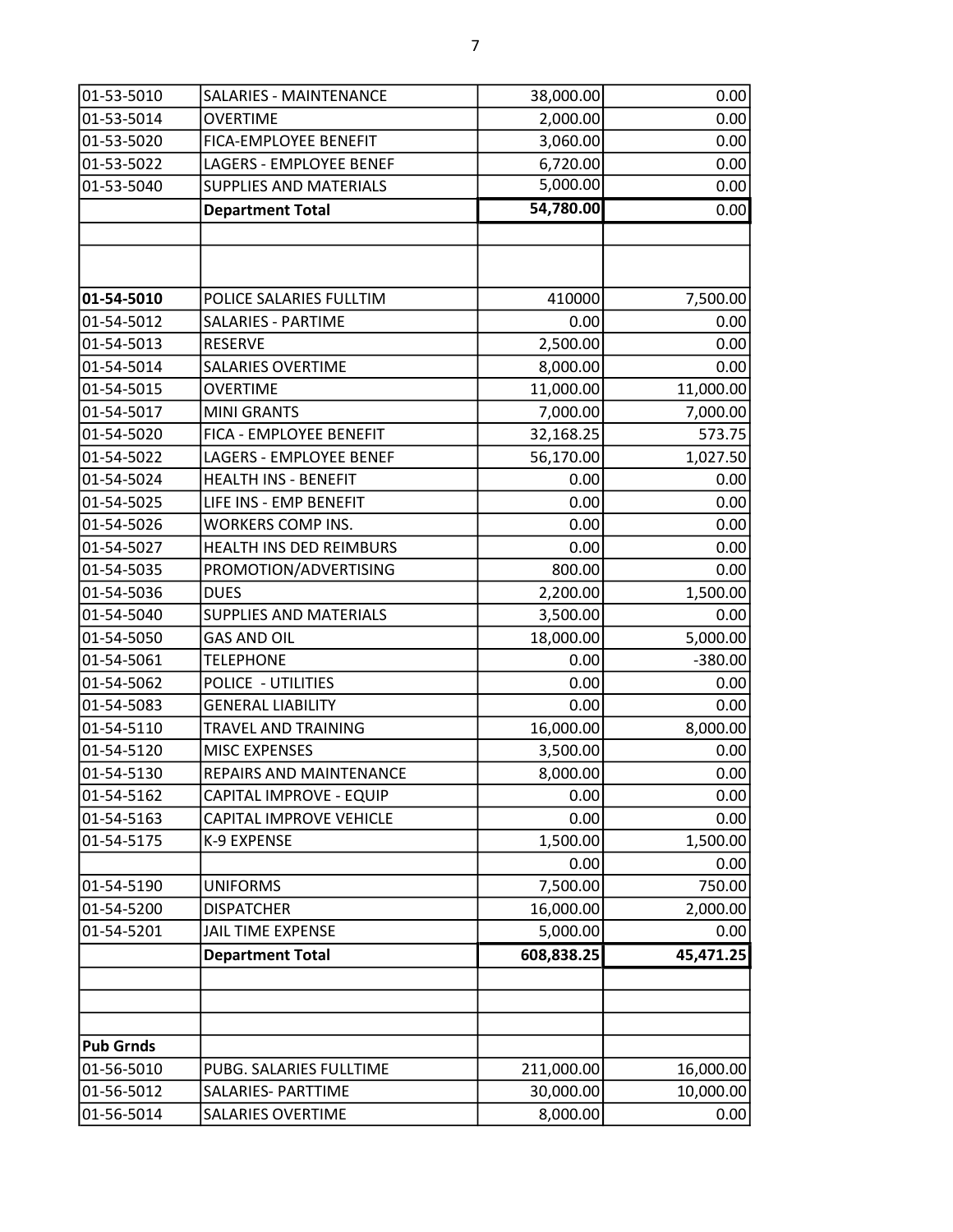| 01-56-5020     | FICA - EMPLOYEE BENEFIT        | 16,141.50  | 1,224.00     |
|----------------|--------------------------------|------------|--------------|
| 01-56-5022     | LAGERS - EMPLOYEE BENEF        | 35,448.00  | 2,688.00     |
| 01-56-5024     | <b>HEALTH INS - BENEFIT</b>    | 0.00       | 0.00         |
| 01-56-5025     | LIFE INS - EMP BENEFIT         | 0.00       | 0.00         |
| 01-56-5026     | <b>WORKERS COMP INS.</b>       | 0.00       | 0.00         |
| 01-56-5027     | HEALTH INS DED REIMBURS        | 0.00       | 0.00         |
| 01-56-5035     | PROMOTION/ADVERTISING          | 200.00     | 0.00         |
| 01-56-5036     | <b>DUES</b>                    | 650.00     | 0.00         |
| 01-56-5040     | <b>SUPPLIES AND MATERIALS</b>  | 3,500.00   | 0.00         |
| 01-56-5050     | <b>GAS AND OIL</b>             | 12,000.00  | 5,000.00     |
| 01-56-5051     | <b>ROAD OIL</b>                | 5,000.00   | $-3,000.00$  |
| 01-56-5061     | <b>TELEPHONE</b>               | 1,500.00   | 0.00         |
| 01-56-5062     | PUBG. UTILITIIES               | 0.00       | 0.00         |
| 01-56-5082     | PROPERTY INSURANCE             | 0.00       | 0.00         |
| 01-56-5083     | <b>GENERAL LIABILITY</b>       | 0.00       | 0.00         |
| 01-56-5110     | <b>TRAVEL AND TRAINING</b>     | 2,000.00   | 0.00         |
| 01-56-5120     | <b>MISC EXPENSES</b>           | 3,000.00   | 0.00         |
| 01-56-5121     | <b>TRANSPORTATION ENHANCEM</b> | 0.00       | 0.00         |
| 01-56-5130     | REPAIRS AND MAINTENANCE        | 24,000.00  | 13,000.00    |
| 01-56-5135     | REPAIRS & MAINT. STREET        | 12,000.00  | 0.00         |
| 01-56-5138     | CAP IMPROVE-SAFE SCH RO        | 0.00       | 0.00         |
| 01-56-5160     | <b>CAPITAL EXPENSES</b>        | 0.00       | 0.00         |
| 01-56-5162     | CAPITAL IMPROVE EQUIP          | 0.00       | 0.00         |
| 01-56-5163     | CAPITAL IMPROVE VEHICLE        | 0.00       | 0.00         |
| 01-56-5164     | CAPITAL IMPROVEMENT LAN        | 0.00       | 0.00         |
| 01-56-5165     | CAPITAL IMPROVE ST/SIDE        | 175,000.00 | 0.00         |
| 01-56-5169     | CAPITAL IMPROVE - ENGIN        | 0.00       | 0.00         |
| 01-56-5190     | <b>UNIFORMS</b>                | 5,200.00   | 0.00         |
|                | <b>Department Total</b>        | 547,139.50 | 44,912.00    |
|                |                                |            |              |
| <b>Airport</b> |                                |            |              |
| 01-57-5035     | PROMOTION/ADVERTISING          | 0.00       | 0.00         |
| 01-57-5036     | <b>DUES</b>                    | 0.00       | 0.00         |
| 01-57-5040     | <b>SUPPLIES AND MATERIALS</b>  | 8,000.00   | 0.00         |
| 01-57-5061     | <b>TELEPHONE</b>               | 0.00       | 0.00         |
| 01-57-5062     | AIRPORT-UTILITIES              | 0.00       | 0.00         |
| 01-57-5082     | PROPERTY INSURANCE             | 0.00       | 0.00         |
| 01-57-5083     | <b>GENERAL LIABILITY</b>       | 0.00       | 0.00         |
| 01-57-5107     | <b>Airport Credit Card Fee</b> | 1,200.00   | 0.00         |
| 01-57-5120     | <b>MISC EXPENSES</b>           | 300.00     | 0.00         |
| 01-57-5130     | REPAIRS AND MAINTENANCE        | 2,600.00   | 0.00         |
| 01-57-5150     | OTHER PROFESSIONAL SERV        | 0.00       | 0.00         |
| 01-57-5171     | <b>MODOT GRANT EXPENSE</b>     | 20,000.00  | $-10,000.00$ |
|                | <b>Department Total</b>        | 32,100.00  | $-10,000.00$ |
|                |                                |            |              |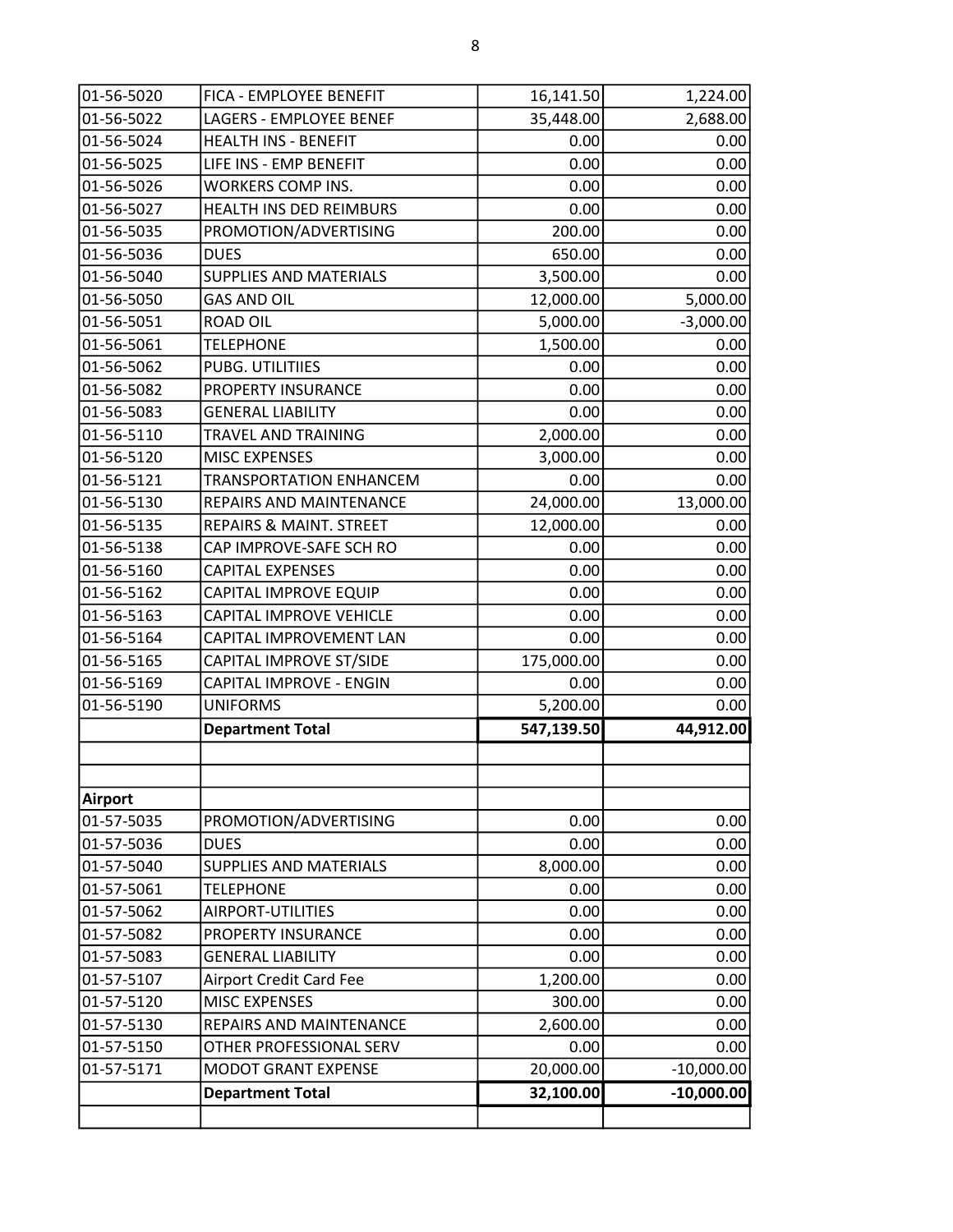| <b>Fire</b>                |                                  |            |           |
|----------------------------|----------------------------------|------------|-----------|
| 01-58-5010                 | FIRE - SALARIES FULLTIM          | 12,000.00  | 0.00      |
| 01-58-5012                 | FIRE - SALARIES PARTTIM          | 41,000.00  | 11,000.00 |
| 01-58-5020                 | FICA - EMPLOYEE BENEFIT          | 2,455.65   | $-765.00$ |
| 01-58-5022                 | LAGERS - EMP. BENEFIT            | 0.00       | 0.00      |
| 01-58-5024                 | HEALTH INS. - EMP. BENE          | 0.00       | 0.00      |
| 01-58-5025                 | LIFE INS. EMP. BENEFIT           | 0.00       | 0.00      |
| 01-58-5026                 | <b>WORKERS COMP. INS.</b>        | 0.00       | 0.00      |
| 01-58-5035                 | PROMOTION/ADVERTISING            | 1,000.00   | 0.00      |
| 01-58-5036                 | <b>DUES</b>                      | 0.00       | 0.00      |
| 01-58-5039                 | FIRE INSPECTION FEES             | 0.00       | 0.00      |
| 01-58-5040                 | <b>SUPPLIES AND MATERIALS</b>    | 1,500.00   | 0.00      |
| 01-58-5044                 | <b>TEXAS COUNTY RESCUE DON</b>   | 500.00     | 0.00      |
| 01-58-5050                 | <b>GAS AND OIL</b>               | 1,750.00   | 250.00    |
| 01-58-5061                 | <b>TELEPHONE</b>                 | 250.00     | 0.00      |
| 01-58-5062                 | FIRE DEPT. - UTILITIES           | 0.00       | 0.00      |
| 01-58-5082                 | PROPERTY INSURANCE               | 0.00       | 0.00      |
| 01-58-5083                 | <b>GENERAL LIABILITY</b>         | 0.00       | 0.00      |
| 01-58-5110                 | TRAVEL AND TRAINING              | 5,800.00   | 0.00      |
| 01-58-5120                 | <b>MISC EXPENSES</b>             | 1,500.00   | 0.00      |
| 01-58-5130                 | REPAIRS AND MAINTENANCE          | 6,800.00   | 1,800.00  |
| 01-58-5132                 | <b>MATERIAL &amp; EQUIPMENT</b>  | 4,500.00   | 0.00      |
| 01-58-5162                 | CAPITAL IMPROVE EQUIPME          | 0.00       | 0.00      |
| 01-58-5163                 | <b>CAPITAL IMPROVE FIRE TR</b>   | 0.00       | 0.00      |
| 01-58-5190                 | <b>UNIFORMS</b>                  | 3,000.00   | 0.00      |
|                            | <b>Department Total</b>          | 82,055.65  | 12,285.00 |
|                            |                                  |            |           |
| <b>Trash and Recycling</b> |                                  |            |           |
| 01-61-5012                 | <b>SALARIES PART-TIME</b>        | 11,812.50  | 562.50    |
| 01-61-5020                 | FICA - EMPLOYEE BENEFIT          | 903.66     | 43.03     |
| 01-61-5022                 | <b>LAGERS - BENEFIT</b>          | 0.00       | 0.00      |
| 01-61-5024                 | <b>HEALTH INS - BENEFIT</b>      | 0.00       | 0.00      |
| 01-61-5025                 | LIFE INS - EMP BENEFIT           | 0.00       | 0.00      |
| 01-61-5026                 | <b>WORKERS COMP</b>              | 0.00       | 0.00      |
| 01-61-5035                 | PROMOTION/ADVERTISING            | 100.00     | 0.00      |
| 01-61-5036                 | <b>DUES</b>                      | 0.00       | 0.00      |
| 01-61-5050                 | GAS & OIL                        | 4,500.00   | 1,925.00  |
| 01-61-5081                 | <b>VEHICLE INSURANCE</b>         | 0.00       | 0.00      |
| 01-61-5120                 | MISC. EXPENSE                    | 150.00     | 0.00      |
| 01-61-5130                 | <b>REPAIRS &amp; MAINTENANCE</b> | 1,550.00   | 0.00      |
| 01-61-5190                 | <b>UNIFORMS</b>                  | 100.00     | 0.00      |
| 01-61-5230                 | COLL.& DISPOSAL AGREEME          | 360,000.00 | 0.00      |
|                            | <b>Department Total</b>          | 379,116.16 | 2,530.53  |
|                            |                                  |            |           |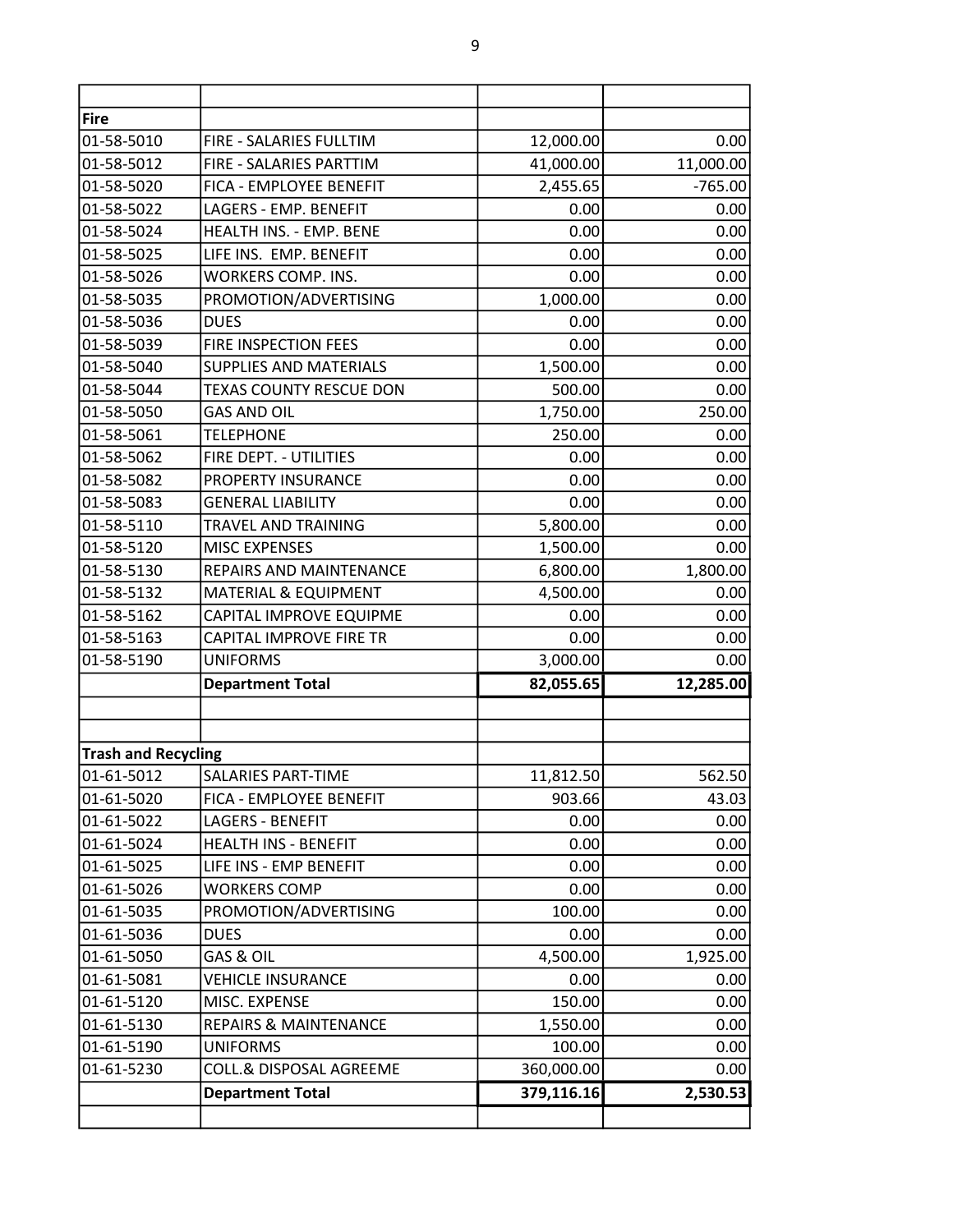| <b>Parks</b> |                                 |            |              |
|--------------|---------------------------------|------------|--------------|
| 01-63-5010   | PARKS SALARIES FULLTIME         | 63,500.00  | 20,000.00    |
| 01-63-5012   | SALARIES - PARTTIME             | 0.00       | $-10,000.00$ |
| 01-63-5014   | <b>SALARIES - OVERTIME</b>      | 0.00       | 0.00         |
| 01-63-5020   | FICA - EMPLOYEE BENEFIT         | 4,857.75   | 765.00       |
| 01-63-5022   | <b>LAGERS - BENEFIT</b>         | 10,668.00  | 3,360.00     |
| 01-63-5024   | <b>HEALTH INS - BENEFIT</b>     | 0.00       | 0.00         |
| 01-63-5025   | LIFE INS - EMP BENEFIT          | 0.00       | 0.00         |
| 01-63-5026   | <b>WORKERS COMP INS.</b>        | 0.00       | 0.00         |
| 01-63-5035   | PROMOTION / ADVERTISING         | 500.00     | $-2,000.00$  |
| 01-63-5036   | <b>DUES</b>                     | 750.00     | 0.00         |
| 01-63-5040   | <b>SUPPLIES AND MATERIALS</b>   | 8,500.00   | 0.00         |
| 01-63-5046   | <b>CONCESSIONS</b>              | 0.00       | 0.00         |
| 01-63-5050   | <b>GAS AND OIL</b>              | 3,000.00   | 800.00       |
| 01-63-5061   | PARK TELEPHONE                  | 600.00     | 0.00         |
| 01-63-5062   | <b>PARK - UTILITIES</b>         | 0.00       | 0.00         |
| 01-63-5065   | RENT (C OF C CONTRACT)          | 0.00       | 0.00         |
| 01-63-5070   | RENT / JANITORIAL               | 750.00     | 0.00         |
| 01-63-5082   | PROPERTY INSURANCE              | 0.00       | 0.00         |
| 01-63-5083   | <b>GENERAL LIABILITY</b>        | 0.00       | 0.00         |
| 01-63-5086   | <b>INSURANCE - SPORTS</b>       | 0.00       | $-2,500.00$  |
| 01-63-5106   | <b>REFUNDS</b>                  | 500.00     | 0.00         |
| 01-63-5110   | TRAVEL AND TRAINING             | 3,500.00   | 0.00         |
| 01-63-5120   | <b>MISC EXPENSES</b>            | 500.00     | $-500.00$    |
| 01-63-5130   | REPAIRS AND MAINTENANCE         | 2,500.00   | $-3,500.00$  |
| 01-65-5137   | <b>CONTRACT LABOR</b>           | 13,665.00  | 0.00         |
| 01-63-5131   | <b>POOL REPAIRS</b>             | 0.00       | 0.00         |
| 01-63-5145   | <b>FLAG FOOTBALL</b>            | 2,000.00   | 0.00         |
| 01-63-5160   | <b>CAPITAL IMPROVE</b>          | 0.00       | 0.00         |
| 01-63-5162   | CAPITAL IMP-EQUIPMENT           | 0.00       | 0.00         |
| 01-63-5163   | <b>CAPITAL IMPROVE VEHICLE</b>  | 0.00       | 0.00         |
| 01-63-5164   | CAPITAL IMPROVE - LAND          | 0.00       | 0.00         |
| 01-63-5190   | <b>UNIFORMS</b>                 | 7,500.00   | 0.00         |
|              | <b>Department Total</b>         | 123,290.75 | 6,425.00     |
|              |                                 |            |              |
|              |                                 |            |              |
|              |                                 |            |              |
| Pool         |                                 |            |              |
| 01-64-5012   | POOL SALARIES - PARTTIM         | 42,000.00  | 19,340.00    |
| 01-64-5020   | FICA - EMPLOYEE BENEFIT         | 3,213.00   | 1,479.51     |
| 01-64-5026   | <b>WORKER COMP INSURANCE</b>    | 0.00       | 0.00         |
| 01-64-5035   | PROMOTION/ADVERTISING           | 500.00     | 0.00         |
| 01-64-5036   | <b>DUES</b>                     | 0.00       | 0.00         |
| 01-64-5040   | <b>SUPPLIES &amp; MATERIALS</b> | 9,000.00   | 2,000.00     |
| 01-64-5046   | <b>CONCESSIONS</b>              | 8,000.00   | 3,000.00     |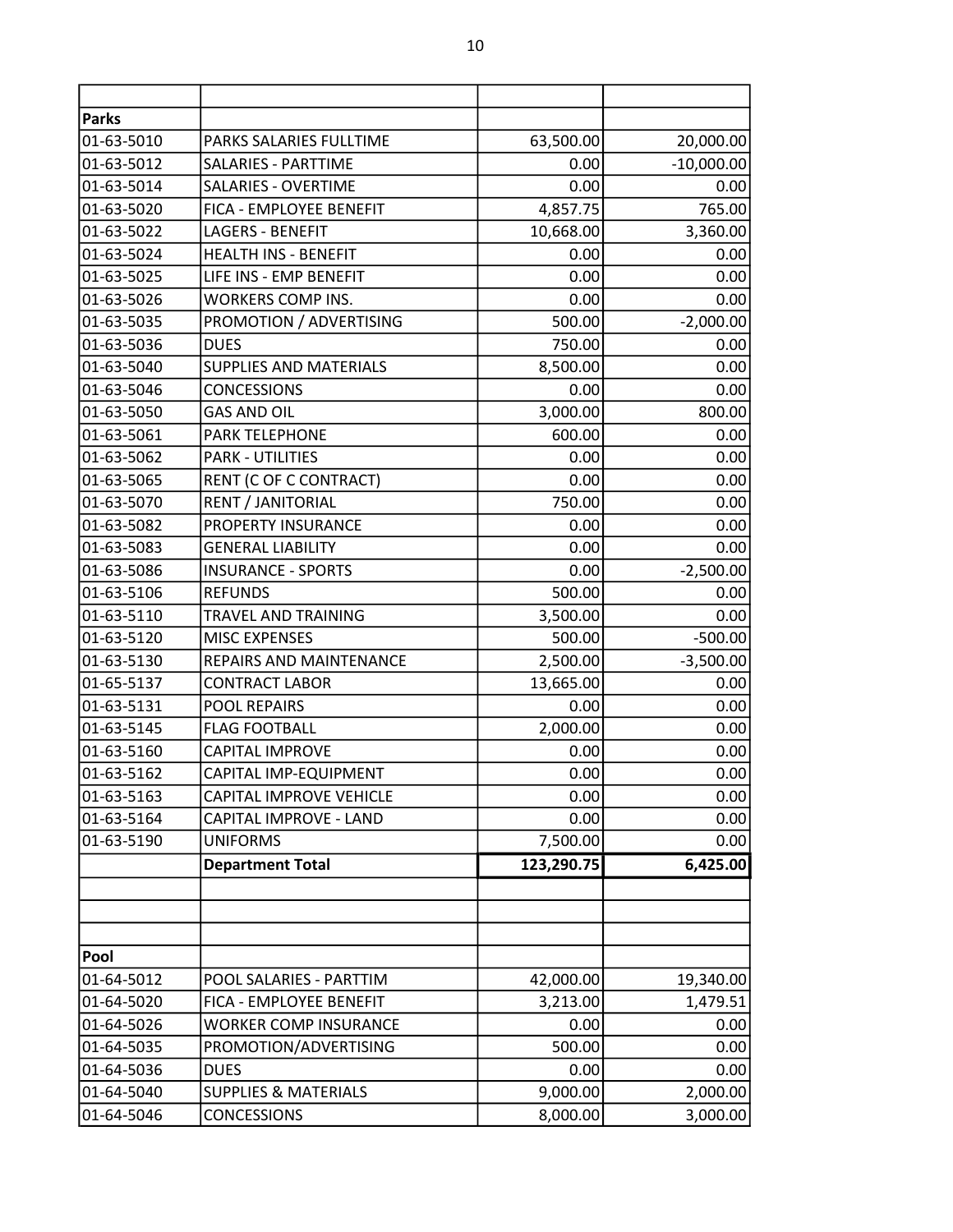| 01-64-5061         | POOL TELEPHONE                   | 515.00       | 0.00        |
|--------------------|----------------------------------|--------------|-------------|
| 01-64-5062         | <b>POOL UTILITIES</b>            | 0.00         | 0.00        |
| 01-64-5120         | POOL MISC.                       | 1,000.00     | 0.00        |
| 01-64-5130         | <b>REPAIRS &amp; MAINTENANCE</b> | 1,200.00     | $-5,300.00$ |
| 01-64-5137         | <b>CONTRACT LABOR</b>            | 500.00       | 0.00        |
| 01-64-5169         | <b>CAPITAL EXP ENGINEER</b>      | 0.00         | 0.00        |
| 01-64-5190         | <b>UNIFORMS</b>                  | 1,500.00     | 850.00      |
|                    | <b>Department Total</b>          | 67,428.00    | 21,369.51   |
|                    |                                  |              |             |
| <b>Golf Course</b> |                                  |              |             |
| 01-69-5010         | <b>GOLF</b>                      | 48,000.00    | 5,000.00    |
| 01-69-5020         | FICA - EMPLOYEE BENEFIT          | 3,240.00     | 337.50      |
| 01-69-5022         | <b>LAGERS - EMPLOYEE BENEF</b>   |              | 0.00        |
| 01-69-5024         | HEALTH INS - EMP BENEFI          |              | 0.00        |
| 01-69-5025         | LIFE INS - EMP BENEFIT           |              | 0.00        |
| 01-69-5035         | PROMOTION/ADVERTISING            | 500.00       | $-500.00$   |
| 01-69-5036         | <b>DUES</b>                      | 0.00         | $-500.00$   |
| 01-69-5040         | <b>SUPPLIES &amp; MATERIALS</b>  | 32,000.00    | 27,200.00   |
| 01-69-5050         | <b>GAS AND OIL</b>               | 8,000.00     | 1,141.09    |
| 01-69-5061         | <b>TELEPHONE</b>                 | 700.00       | 180.11      |
|                    | <b>TOTAL EXPENDITURES</b>        | 92,440.00    | 32,858.70   |
|                    |                                  |              |             |
|                    |                                  |              |             |
|                    |                                  |              |             |
|                    | <b>General Fund Total</b>        | 2,934,560.92 | 146,559.25  |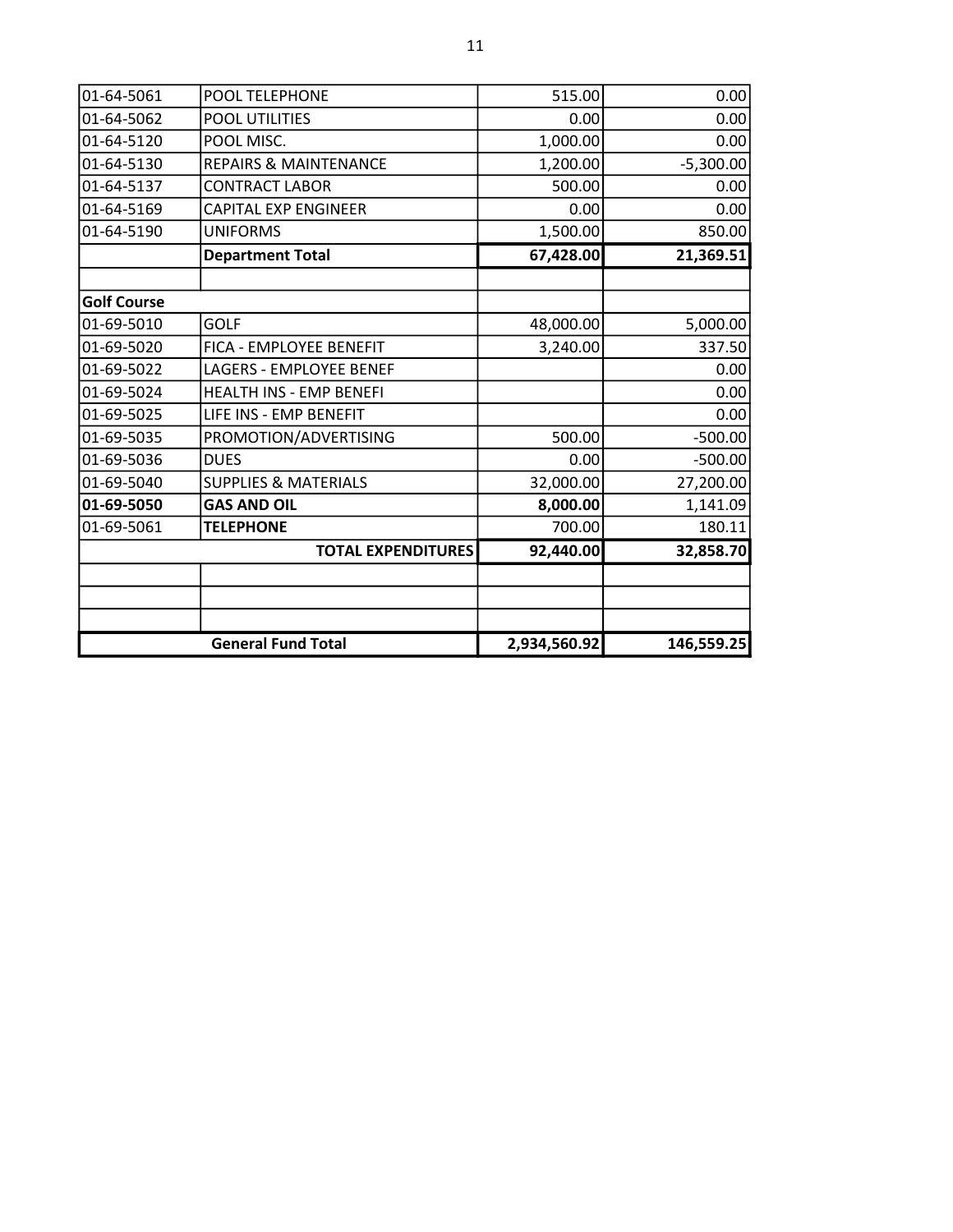| <b>ACCOUNT#</b>      | <b>NAME</b>                       | Budget 2022  | Change from 2021 |
|----------------------|-----------------------------------|--------------|------------------|
|                      |                                   |              |                  |
| <b>REVENUE</b>       |                                   |              |                  |
| 02-41-4193           | <b>INFRASTRUCTURE SALES TA</b>    | 95,000.00    | 2,000.00         |
| 02-41-4196           | <b>INFRASTRUCTURE SALES TA</b>    | 95,000.00    | 2,000.00         |
| 02-43-4320           | <b>FEDERAL &amp; STATE GRANTS</b> | 0.00         | 0.00             |
| 02-43-4324           | 2009 RURAL SEWER GRANT            | 0.00         | 0.00             |
| 02-44-4400           | <b>WATER SALES</b>                | 465,000.00   | 0.00             |
| 02-44-4401           | <b>WATER TAP FEES</b>             | 500.00       | 0.00             |
| 02-44-4402           | <b>WATER SERVICE CHARGES</b>      | 1,200.00     | 0.00             |
| 02-44-4403           | <b>WATER SALES - MANUF</b>        | 7,400.00     | 0.00             |
| 02-44-4410           | <b>SEWER SALES</b>                | 480,000.00   | 0.00             |
| 02-44-4411           | PRIMACY FEES                      | 5,500.00     | 0.00             |
| 02-44-4413           | STATE WA POLUTION REVEN           | 2,000.00     | 0.00             |
| 02-44-4417           | <b>SEWER TAP FEES</b>             | 350.00       | 0.00             |
| 02-44-4418           | <b>SEWER SERVICE CHARGES</b>      | 150.00       | 0.00             |
| 02-44-4420           | <b>REIMBURSEMENTS</b>             | 200.00       | 0.00             |
| 02-44-4430           | <b>INSTALLATIONS</b>              | 0.00         | 0.00             |
| 02-44-4435           | <b>CDBG-DRA GRANTS NEW WEL</b>    | 0.00         | 0.00             |
| 02-46-4640           | <b>INTEREST INCOME</b>            | 5,000.00     | 0.00             |
| 02-46-4660           | <b>REIMBURSEMENTS</b>             | 0.00         | 0.00             |
| 02-46-4680           | MISC. REVENUES                    | 7,500.00     | 0.00             |
| 02-46-4690           | <b>PERMITS</b>                    | 0.00         | 0.00             |
| 02-48-4820           | TRANSFER TO/FRM WATER/S           | 0.00         | 0.00             |
| 02-48-4825           | TRANSFER TO/FRM EPA               | 0.00         | 0.00             |
| 02-48-4830           | TRANSFER TO/FRM ELECTRI           | 0.00         | 0.00             |
| 02-49-4640           | EPA INTEREST INCOME               | 0.00         | 0.00             |
| 02-49-4880           | EPA TRANSFER FROM WA/SE           | 0.00         | 0.00             |
|                      |                                   |              | 0.00             |
| <b>TOTAL REVENUE</b> |                                   | 1,164,800.00 | 4,000.00         |
|                      |                                   |              |                  |
| <b>EXPENDITURES</b>  |                                   |              |                  |
| 02-70-5010           | WATER SALARIES FULLTIME           | 195,000.00   | 10,000.00        |
| 02-70-5011           | <b>SALARIES - STAND BY</b>        | 6,000.00     | 0.00             |
| 02-70-5012           | SALARIES - PARTTIME               | 0.00         | 0.00             |
| 02-70-5014           | <b>SALARIES - OVERTIME</b>        | 9,000.00     | 0.00             |
| 02-70-5016           | SALARIES CITY COUNCIL             | 3,862.00     | 0.00             |
| 02-70-5020           | FICA - EMPLOYEE BENEFIT           | 16,360.44    | 765.00           |
| 02-70-5022           | <b>LAGERS - BENEFIT</b>           | 34,416.82    | 1,680.00         |
| 02-70-5023           | PENSION EXPENSE                   | 0.00         | 0.00             |
| 02-70-5024           | <b>HEALTH INS - BENEFIT</b>       | 48,571.00    | $-1,429.00$      |
| 02-70-5025           | LIFE INS - EMP BENEFIT            | 0.00         | 0.00             |
| 02-70-5026           | <b>WORKERS COMP</b>               | 0.00         | 0.00             |
| 02-70-5027           | HEALTH INS.DED.REIMBUSE           | 0.00         | 0.00             |
| 02-70-5035           | PROMOTION/ADVERTISING             | 0.00         | 0.00             |
| 02-70-5036           | <b>DUES</b>                       | 1,000.00     | 0.00             |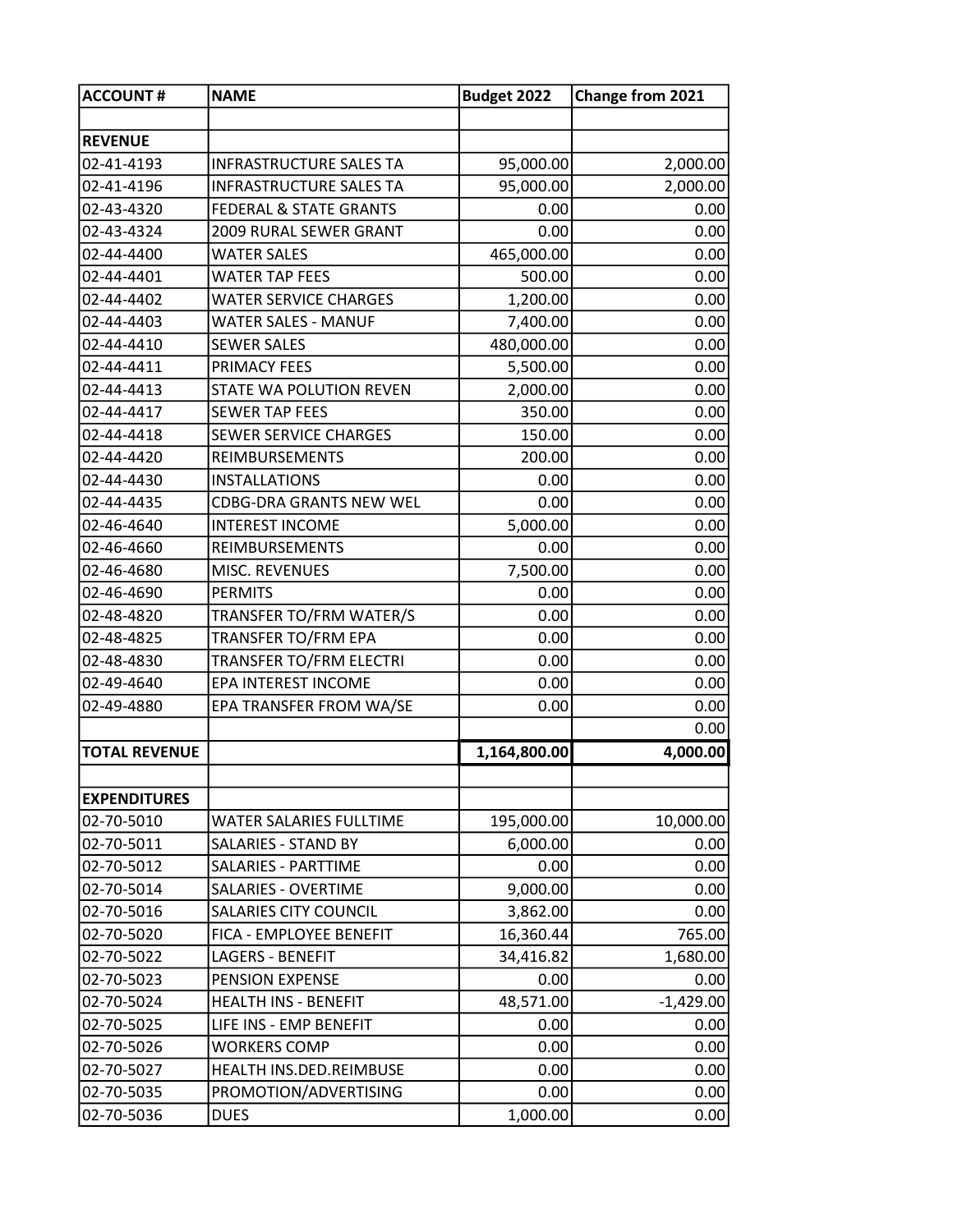| 02-70-5040                      | <b>SUPPLIES AND MATERIALS</b>     | 23,000.00  | $-13,200.00$  |
|---------------------------------|-----------------------------------|------------|---------------|
| 02-70-5050                      | <b>GAS AND OIL</b>                | 6,000.00   | 2,200.00      |
| 02-70-5061                      | <b>TELEPHONE</b>                  | 500.00     | 0.00          |
| 02-70-5062                      | <b>WATER DEPT - UTILITIES</b>     | 0.00       | 0.00          |
| 02-70-5066                      | WA POLLUTION CONN.FEE E           | 1,500.00   | 300.00        |
| 02-70-5067                      | PRIMACY FEE EXPENSE               | 6,300.00   | 0.00          |
| 02-70-5082                      | <b>PROPERTY INSURANCE</b>         | 0.00       | 0.00          |
| 02-70-5083                      | <b>GENERAL LIABILITY</b>          | 18,857.00  | 1,857.00      |
| 02-70-5110                      | TRAVEL AND TRAINING               | 1,500.00   | 0.00          |
| 02-70-5120                      | <b>MISC EXPENSES</b>              | 1,000.00   | 0.00          |
| 02-70-5130                      | REPAIRS AND MAINTENANCE           | 25,000.00  | 5,000.00      |
| 02-70-5140                      | ADMISTRATIVE ALLOCATION           | 177,279.00 | 0.00          |
| 02-70-5160                      | <b>CAPITAL EXPENSES</b>           | 0.00       | 0.00          |
| 02-70-5162                      | CAPITAL IMPROVE EQUIPME           | 92,000.00  | $-13,000.00$  |
| 02-70-5163                      | <b>CAPITAL IMPROVE VEHICLE</b>    | 40,000.00  | 40,000.00     |
| 02-70-5164                      | CAPITAL IMPROVEMENT LAN           | 0.00       | 0.00          |
| 02-70-5166                      | CAPITAL IMPROVE MATERIA           | 32,000.00  | 32,000.00     |
| 02-70-5168                      | CAPITAL IMPROVE SYS. DE           | 0.00       | 0.00          |
| 02-70-5169                      | <b>CAPITAL IMPROVE - ENGIN</b>    | 0.00       | 0.00          |
| 02-70-5190                      | <b>UNIFORMS</b>                   | 5,000.00   | 0.00          |
| 02-70-5260                      | <b>ENGINEERING</b>                | 0.00       | 0.00          |
| 02-70-5270                      | <b>PROFESSIONAL FEES</b>          | 0.00       | 0.00          |
| 02-70-5275                      | PROFESSIONAL SERVICES             | 100,000.00 | $-150,000.00$ |
| 02-70-5282                      | <b>BAD DEBTS &amp; WRITE OFFS</b> | 100.00     | 0.00          |
| 02-70-5285                      | <b>DEPRECIATION EXPENSE</b>       | 0.00       | 0.00          |
|                                 |                                   |            | 0.00          |
| <b>TOTAL WATER EXPENDITURES</b> |                                   | 844,246.26 | $-83,827.00$  |
|                                 |                                   |            |               |
|                                 |                                   |            |               |
| 02-72-5010                      | <b>SEWER - SALARIES FULLTI</b>    | 56,000.00  | 2,000.00      |
| 02-72-5011                      | <b>SALARIES - STAND BY</b>        | 1,800.00   | 0.00          |
| 02-72-5012                      | <b>SALARIES - PARTTIME</b>        | 0.00       | 0.00          |
| 02-72-5014                      | <b>SALARIES - OVERTIME</b>        | 3,500.00   | 0.00          |
|                                 |                                   |            |               |
| 02-72-5016                      | <b>SALARIES CITY COUNCIL</b>      | 3,862.00   | 0.00          |
| 02-72-5020                      | FICA - EMPLOYEE BENEFIT           | 4,984.89   | 153.00        |
| 02-72-5022                      | <b>LAGERS - BENEFIT</b>           | 10,359.22  | 336.00        |
| 02-72-5023                      | PENSION EXPENSE                   | 0.00       | 0.00          |
| 02-72-5024                      | <b>HEALTH INS - BENEFIT</b>       | 12,400.00  | 0.00          |
| 02-72-5025                      | LIFE INS - EMP BENEFIT            | 0.00       | 0.00          |
| 02-72-5026                      | <b>WORKERS COMP</b>               | 0.00       | 0.00          |
| 02-72-5027                      | HEALTH INS.DED.REIMBURS           | 0.00       | 0.00          |
| 02-72-5035                      | PROMOTION/ADVERTISING             | 200.00     | 0.00          |
| 02-72-5036                      | <b>DUES</b>                       | 250.00     | 0.00          |
| 02-72-5040                      | <b>SUPPLIES AND MATERIALS</b>     | 8,000.00   | 0.00          |
| 02-72-5050                      | <b>GAS AND OIL</b>                | 3,200.00   | 0.00          |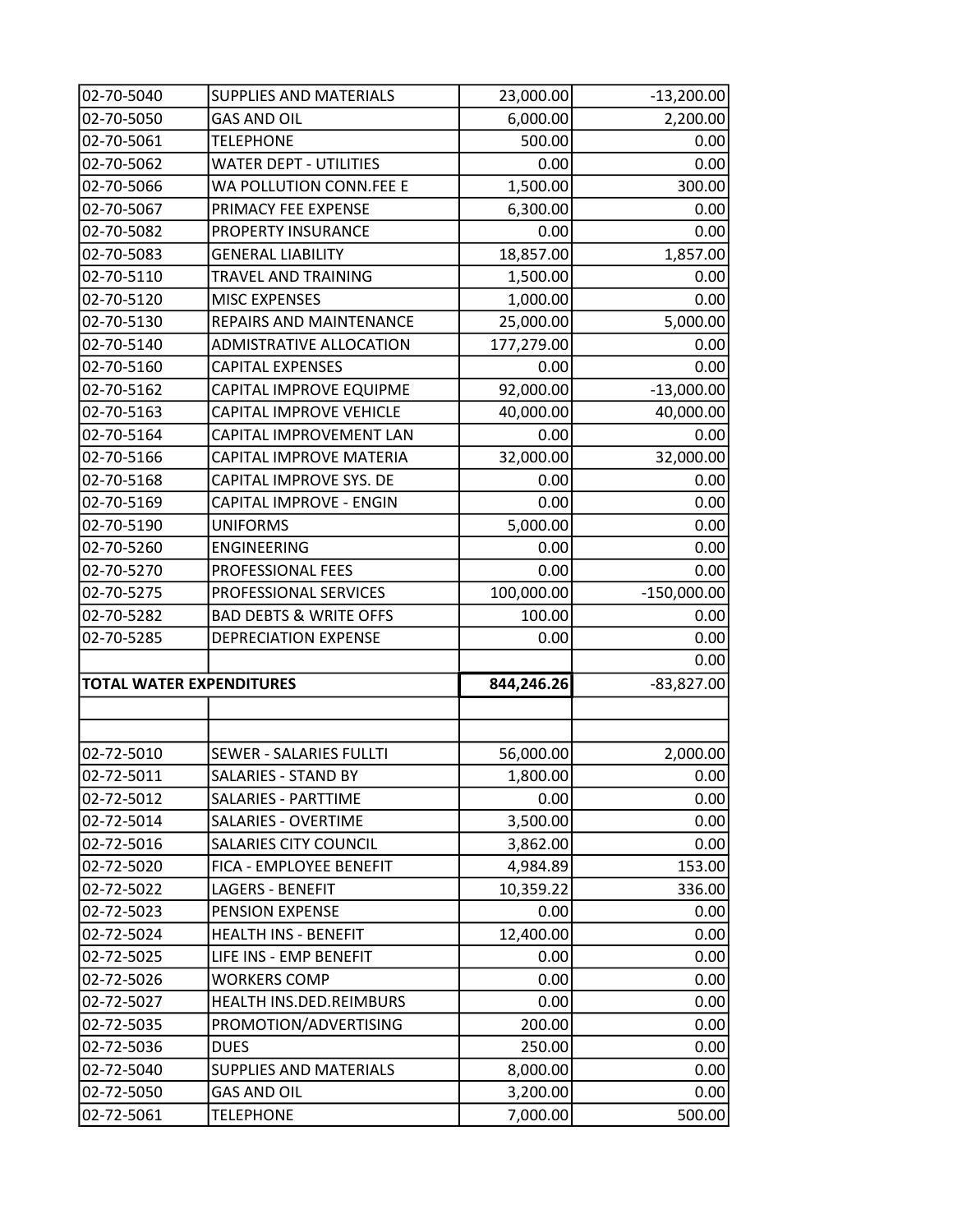| 02-72-5062 | <b>SEWE DEPT. - UTILITIES</b>      | 0.00         | 0.00         |
|------------|------------------------------------|--------------|--------------|
| 02-72-5082 | <b>PROPERTY INSURANCE</b>          | 0.00         | 0.00         |
| 02-72-5083 | <b>GENERAL LIABILITY</b>           | 4,200.00     | 0.00         |
| 02-72-5110 | <b>TRAVEL AND TRAINING</b>         | 1,000.00     | 0.00         |
| 02-72-5120 | <b>MISC EXPENSES</b>               | 1,500.00     | 0.00         |
| 02-72-5130 | REPAIRS AND MAINTENANCE            | 62,000.00    | 17,000.00    |
| 02-72-5140 | <b>ADMINISTRATIVE ALLOCATI</b>     | 0.00         | 0.00         |
| 02-72-5150 | OTHER PROFESSIONAL SERV            | 0.00         | 0.00         |
| 02-72-5160 | <b>CAPITAL EXPENSES</b>            | 0.00         | 0.00         |
| 02-72-5161 | CAPITAL IMPROVEMENT BLD            | 0.00         | 0.00         |
| 02-72-5162 | CAPITAL IMPROVE EQUIPME            | 0.00         | 0.00         |
| 02-72-5163 | <b>CAPITAL IMPROVE VEHICLE</b>     | 0.00         | 0.00         |
| 02-72-5166 | CAPITAL IMPROVE MATERIA            | 0.00         | 0.00         |
| 02-72-5169 | <b>CAPITAL IMPROVE - ENGIN</b>     | 0.00         | 0.00         |
| 02-72-5190 | <b>UNIFORMS</b>                    | 1,600.00     | 0.00         |
| 02-72-5260 | <b>ENGINEERING</b>                 | 0.00         | 0.00         |
| 02-72-5282 | <b>BAD DEBTS AND WRITE OFF</b>     | 200.00       | 0.00         |
| 02-72-5350 | WW & SEWERAGE BONDS SER            | 86,000.00    | 0.00         |
| 02-72-5355 | <b>BOND ISSUE COSTS</b>            | 2,900.00     | 0.00         |
|            |                                    |              | 0.00         |
| 02-73-5162 | EPA CAPITAL IMPROVE EQU            | 0.00         | 0.00         |
| 02-73-5360 | <b>INTEREST 2009 BONDS</b>         | 16,100.00    | 0.00         |
|            |                                    |              | 0.00         |
| 02-99-5999 | <b>PROFIT HANDLER</b>              |              | 0.00         |
|            |                                    |              | 0.00         |
|            | <b>TOTAL SEWER EXPENDITURES</b>    | 287,056.11   | 19,989.00    |
|            |                                    |              |              |
|            |                                    |              |              |
|            | TOTAL WATER AND SEWER EXPENDITURES | 1,131,302.37 | $-63,838.00$ |
|            |                                    |              |              |
|            |                                    |              |              |
|            |                                    |              |              |
|            |                                    |              |              |
|            | <b>Rev minus exp</b>               | 33,497.63    | 0.00         |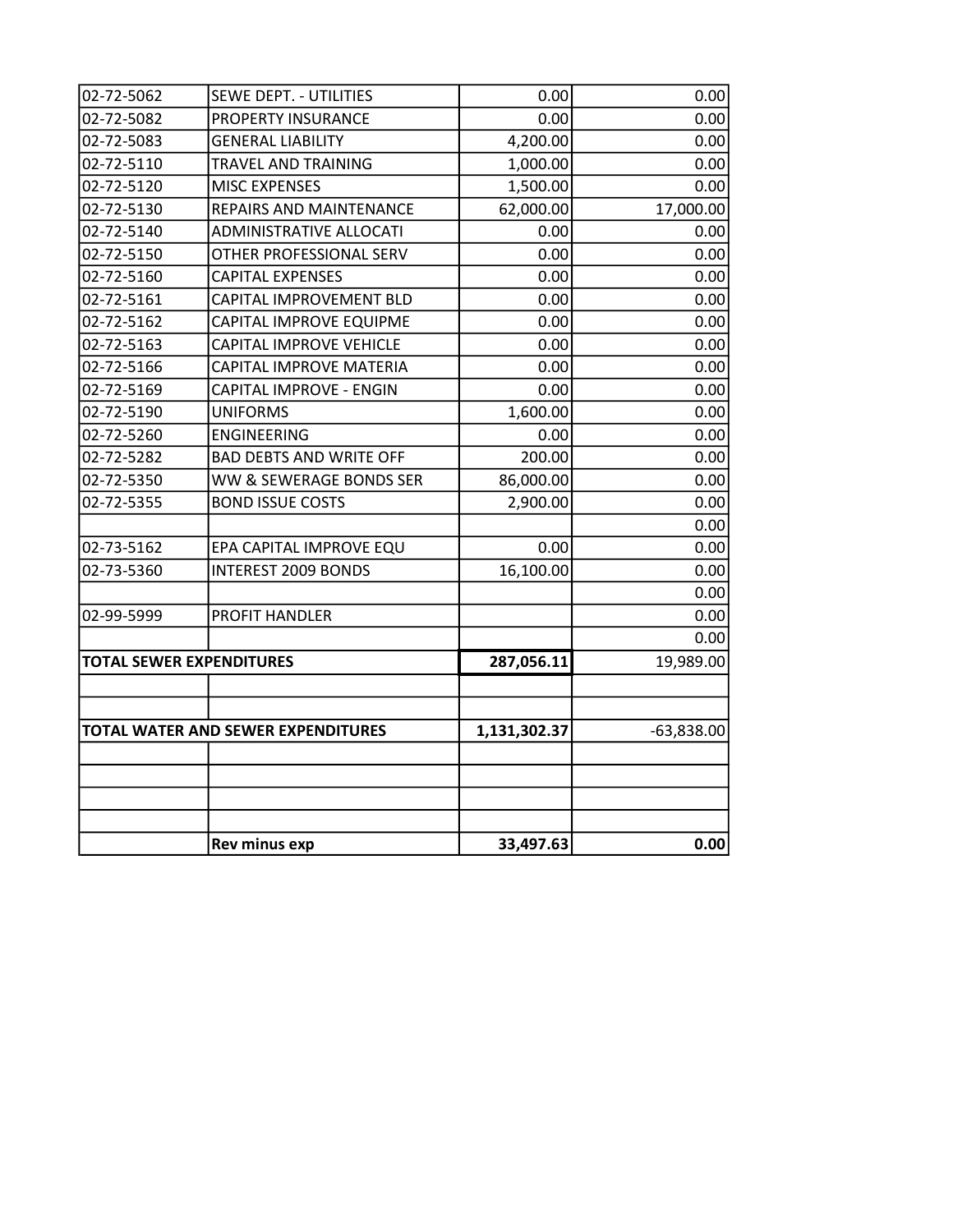| <b>ACCOUNT#</b>          | <b>NAME</b>                                    | 2022 Budget       | Change from 2021     |  |
|--------------------------|------------------------------------------------|-------------------|----------------------|--|
| <b>REVENUE</b>           |                                                |                   |                      |  |
| 03-44-4412               | <b>ELECTRIC SALES</b>                          | 3,400,000.00      | 0.00                 |  |
| 03-44-4413               | EL SALES - REES OIL CO.                        | 0.00              | 0.00                 |  |
| 03-46-4640               | <b>INTEREST INCOME</b>                         | 22,000.00         | 0.00                 |  |
| 03-46-4645               | <b>RENT INCOME</b>                             | 0.00              | 0.00                 |  |
| 03-46-4646               | UTILITY POLE RENTAL                            | 10,000.00         | 0.00                 |  |
| 03-46-4660               | REIMBURSEMENTS                                 | 0.00              | 0.00                 |  |
| 03-46-4680               | MISC. REVENUES                                 | 18,000.00         | 0.00                 |  |
| 03-46-4685               | <b>BILL BOARD REVENUE</b>                      | 250.00            | 0.00                 |  |
| 03-48-4810               | TRANSFER TO/FRM GEN FUN                        | 0.00              | 0.00                 |  |
| 03-48-4820               | TRANSFER TO/FRM WATER/S                        | 0.00              | 0.00                 |  |
| 03-48-4830               | TRANSFER TO/FROM ELECTR                        | 0.00              | 0.00                 |  |
|                          |                                                |                   |                      |  |
| <b>Revenue Total</b>     |                                                | 3,450,250.00      | 0.00                 |  |
|                          | <b>EXPENDITURES</b>                            |                   |                      |  |
| <b>EXPENDITURES</b>      |                                                |                   |                      |  |
| 03-74-5010               | ELECTRIC - SALARIES FUL                        | 250,000.00        | 15,000.00            |  |
| 03-74-5011               | SALARIES - STAND BY                            | 9,000.00          | 0.00                 |  |
| 03-74-5012               | SALARIES - PARTTIME                            | 0.00              | $-3,605.00$          |  |
| 03-74-5014               | <b>SALARIES - OVERTIME</b>                     | 7,725.00          | 0.00                 |  |
| 03-74-5016               | <b>SALARIES CITY COUNCIL</b>                   | 3,605.00          | 0.00                 |  |
| 03-74-5020               | FICA - EMPLOYEE BENEFIT                        | 20,680.25         | 871.72               |  |
| 03-74-5022               | <b>LAGERS - BENEFIT</b>                        | 45,415.44         | 1,914.36             |  |
| 03-74-5023<br>03-74-5024 | PENSION EXPENSE<br><b>HEALTH INS - BENEFIT</b> | 0.00<br>48,571.00 | 0.00<br>$-13,429.00$ |  |
| 03-74-5025               | LIFE INS - EMP BENEFIT                         | 0.00              | 0.00                 |  |
| 03-74-5026               | <b>WORKERS COMP</b>                            | 0.00              | 0.00                 |  |
| 03-74-5027               | HEALTH INS.DED.REIMBURS                        | 0.00              | 0.00                 |  |
| 03-74-5035               | PROMOTION/ADVERTISING                          | 500.00            | 0.00                 |  |
| 03-74-5036               | <b>DUES</b>                                    | 2,400.00          | $-800.00$            |  |
| 03-74-5040               | SUPPLIES AND MATERIALS                         | 46,350.00         | 0.00                 |  |
| 03-74-5050               | <b>GAS AND OIL</b>                             | 7,500.00          | 1,500.00             |  |
| 03-74-5061               | <b>TELEPHONE</b>                               | 1,200.00          | 0.00                 |  |
| 03-74-5062               | <b>ELECTRIC - UTILITIES</b>                    | 0.00              | 0.00                 |  |
| 03-74-5081               | <b>VEHICLE INSURANCE</b>                       | 0.00              | 0.00                 |  |
| 03-74-5082               | PROPERTY INSURANCE                             | 0.00              | 0.00                 |  |
| 03-74-5083               | <b>GENERAL LIABILITY</b>                       | 18,857.00         | $-2,143.00$          |  |
| 03-74-5110               | TRAVEL AND TRAINING                            | 16,000.00         | 6,000.00             |  |
| 03-74-5120               | MISC EXPENSES                                  | 3,000.00          | 0.00                 |  |
| 03-74-5130               | REPAIRS AND MAINTENANCE                        | 60,000.00         | 0.00                 |  |
| 03-74-5140               | ADMINISTRATIVE ALLOCATI                        | 486,990.90        | 4,799.90             |  |
| 03-74-5150               | OTHER PROFESSIONAL SERV                        | 5,150.00          | 0.00                 |  |
| 03-74-5155               | <b>EQUIPMENT</b>                               | 4,000.00          | 0.00                 |  |
| 03-74-5160               | <b>CAPITAL EXPENSES</b>                        | 0.00              | 0.00                 |  |
| 03-74-5161               | CAPITAL IMPROVEMENT BLD                        | 30,000.00         | 23,000.00            |  |
| 03-74-5162               | CAPITAL IMPROVE EQUIPME                        | 0.00              | 0.00                 |  |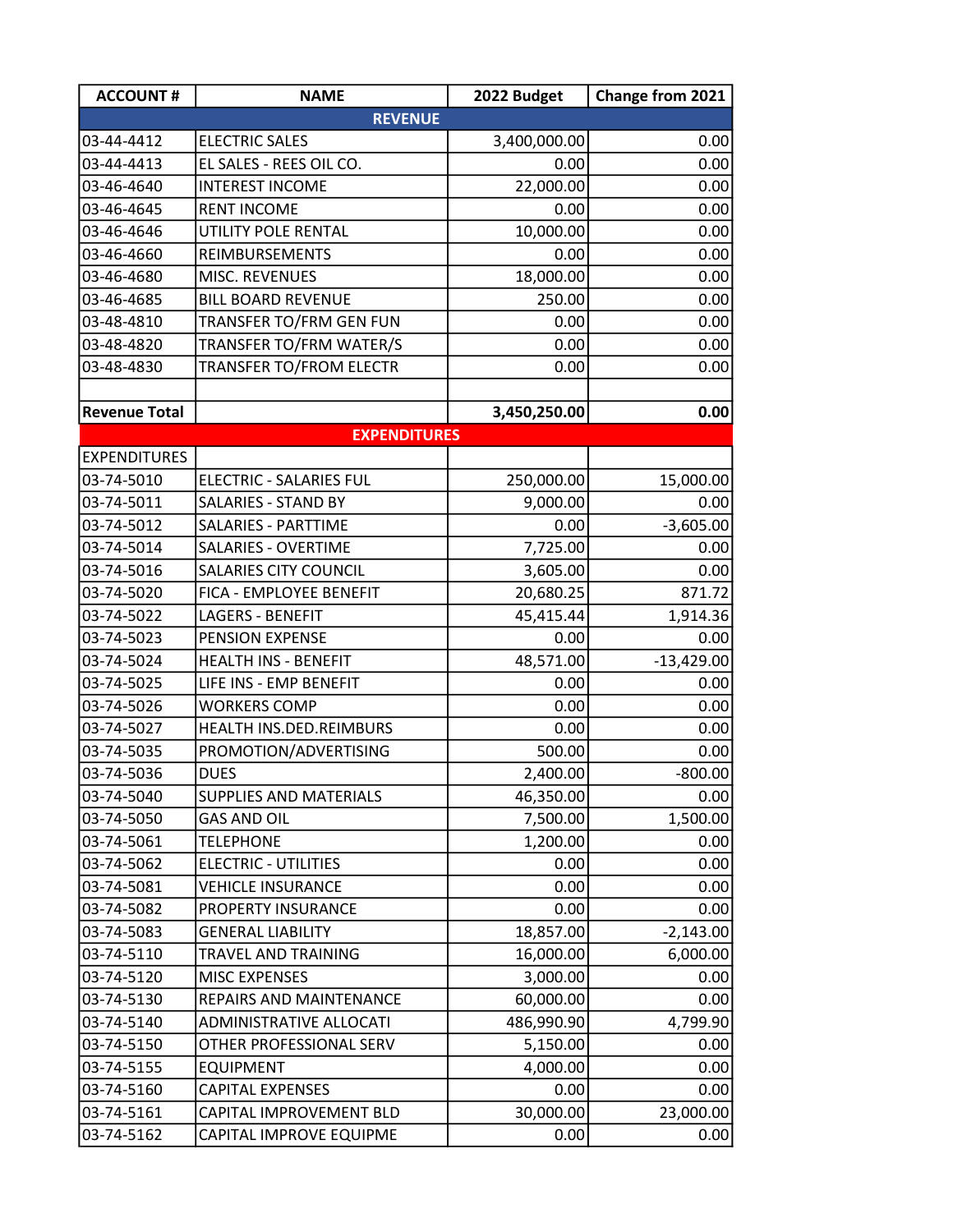| 03-74-5163                | CAPITAL IMPROVE VEHICLE           | 25,000.00    | $-2,000.00$  |
|---------------------------|-----------------------------------|--------------|--------------|
| 03-74-5166                | CAPITAL IMPROVE MATERIA           | 0.00         | 0.00         |
| 03-74-5167                | CAP IMPROV SYSTEM UPGRA           | 16,000.00    | 16,000.00    |
| 03-74-5169                | CAPITAL IMPROVE - ENGIN           | 0.00         | 0.00         |
| 03-74-5190                | <b>UNIFORMS</b>                   | 10,000.00    | 0.00         |
| 03-74-5269                | POWER COSTS                       | 2,200,000.00 | 0.00         |
| 03-74-5282                | <b>BAD DEBT EXPENSE</b>           | 412.00       | 0.00         |
| 03-74-5285                | <b>DEPRECIATION</b>               | 0.00         | 0.00         |
|                           |                                   |              | 0.00         |
| 03-99-5999                | PROFIT HANDLER                    |              | 0.00         |
|                           |                                   |              | 0.00         |
| <b>TOTAL EXPENDITURES</b> |                                   | 3,318,356.59 | 47,108.98    |
|                           |                                   |              |              |
|                           | TOTAL REVENUE MINUS EXPENDITURES  | 131,893.42   | 0.00         |
|                           |                                   |              |              |
|                           | <b>EXPENDITURES</b>               |              |              |
| 03-76-5010                | EC.DEV. - SALARIES FULL           | 35,000.00    | $-23,000.00$ |
| 03-76-5014                | <b>SALARIES - OVERTIME</b>        | 0.00         | 0.00         |
| 03-76-5020                | FICA - EMPLOYEE BENEFIT           | 2,677.50     | $-1,759.50$  |
| 03-76-5022                | <b>LAGERS - BENEFIT</b>           | 5,880.00     | $-3,864.00$  |
| 03-76-5023                | PENSION EXPENSE                   | 0.00         | 0.00         |
| 03-76-5024                | <b>HEALTH INS - BENEFIT</b>       | 0.00         | 0.00         |
| 03-76-5025                | LIFE INS - EMP BENEFIT            | 0.00         | 0.00         |
| 03-76-5035                | PROMOTION/ADVERTISING             | 500.00       | 300.00       |
| 03-76-5036                | <b>DUES</b>                       |              | 0.00         |
| 03-76-5040                | <b>SUPPLIES AND MATERIALS</b>     | 800.00       | $-500.00$    |
| 03-76-5042                | PROMOTIONAL MATERIALS             | 2,500.00     | 0.00         |
| 03-76-5043                | <b>PUBLICATIONS</b>               | 0.00         | 0.00         |
| 03-76-5050                | <b>GAS AND OIL</b>                | 1,500.00     | $-1,000.00$  |
| 03-76-5061                | <b>TELEPHONE</b>                  | 600.00       | 0.00         |
| 03-76-5081                | <b>VEHICLE INSURANCE</b>          | 0.00         | 0.00         |
| 03-76-5110                | TRAVEL AND TRAINING               | 12,000.00    | 4,000.00     |
| 03-76-5120                | <b>MISC EXPENSES</b>              | 1,000.00     | 0.00         |
| 03-76-5130                | REPAIRS AND MAINTENANCE           | 0.00         | $-500.00$    |
| 03-76-5150                | OTHER PROFESSIONAL SERV           | 0.00         | 0.00         |
| 03-76-5163                | CAPITAL IMPROVE - VEHIC           | 0.00         | 0.00         |
| 03-76-5270                | PROFESSIONAL FEES                 | 0.00         | 0.00         |
| 03-76-5271                | <b>UDAG</b>                       | 0.00         | 0.00         |
|                           | <b>Total Economic Development</b> | 62,457.50    | $-26,323.50$ |
|                           |                                   |              |              |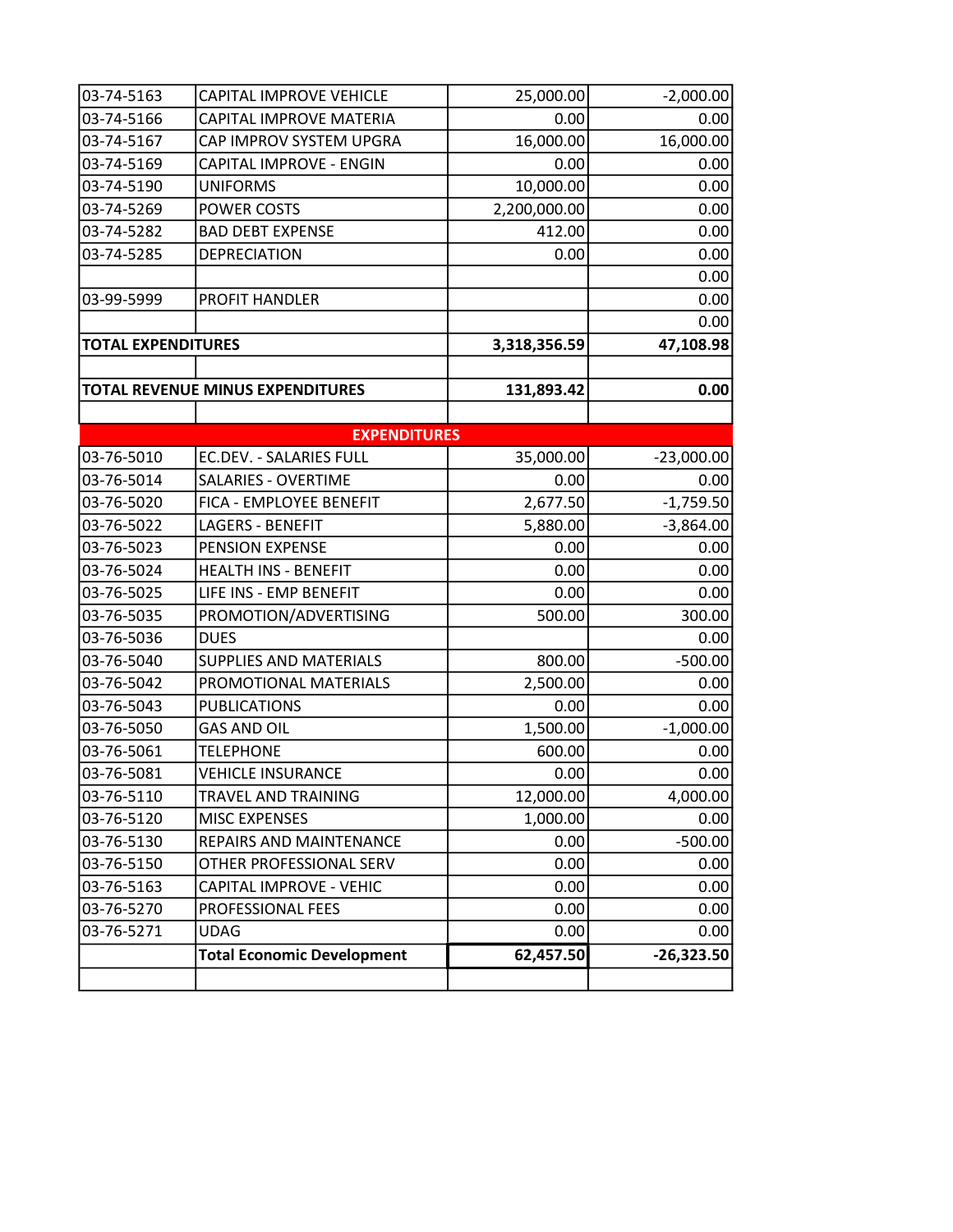| <b>Fiber Optic</b> |                      |             |                         |
|--------------------|----------------------|-------------|-------------------------|
| <b>ACCOUNT#</b>    | <b>INAME</b>         | 2022 Budget | <b>Change from 2021</b> |
|                    | <b>REVENUE</b>       |             |                         |
| 03-78-4406         | <b>FIBER SALES</b>   | 133,000.00  | $-253,000.00$           |
| 03-78-4681         | MISC. REVENUES       | 1,600.00    | 0.00                    |
| 03-78-4682         | <b>INSTALLATION</b>  | 20,000.00   | $-25,000.00$            |
| 103-78-4683        | Router Lease rev     | 10,000.00   | $-9,800.00$             |
|                    |                      |             |                         |
|                    | <b>Revenue Total</b> | 164,600.00  | $-287,800.00$           |

| <b>EXPENDITURES</b> |                                |           |             |
|---------------------|--------------------------------|-----------|-------------|
| 03-78-5010          | <b>FIBER - SALARIES FUL</b>    | 88,000.00 | 5,000.00    |
| 03-78-5011          | <b>SALARIES - STAND BY</b>     | 9,000.00  | 0.00        |
| 03-78-5014          | <b>SALARIES - OVERTIME</b>     | 1,000.00  | $-1,500.00$ |
| 03-78-5016          | <b>SALARIES CITY COUNCIL</b>   | 3,605.00  | 0.00        |
| 03-78-5020          | FICA - EMPLOYEE BENEFIT        | 7,772.78  | 267.75      |
| 03-78-5022          | <b>LAGERS - BENEFIT</b>        | 17,069.64 | 588.00      |
| 03-78-5024          | <b>HEALTH INS - BENEFIT</b>    | 0.00      | 0.00        |
| 03-78-5025          | LIFE INS - EMP BENEFIT         | 0.00      | 0.00        |
| 03-78-5026          | <b>WORKERS COMP</b>            | 0.00      | 0.00        |
| 03-78-5027          | HEALTH INS.DED.REIMBURS        | 0.00      | 0.00        |
| 03-78-5035          | PROMOTION/ADVERTISING          | 2,000.00  | 0.00        |
| 03-78-5036          | <b>DUES</b>                    | 500.00    | 0.00        |
| 03-78-5040          | <b>SUPPLIES AND MATERIALS</b>  | 28,000.00 | 0.00        |
| 03-78-5050          | <b>GAS AND OIL</b>             | 6,000.00  | 0.00        |
| 03-78-5061          | <b>TELEPHONE</b>               | 1,200.00  | 0.00        |
| 03-78-5083          | <b>GENERAL LIABILITY</b>       | 0.00      | 0.00        |
| 03-78-5110          | TRAVEL AND TRAINING            | 0.00      | 0.00        |
| 03-78-5120          | <b>MISC EXPENSES</b>           | 10,000.00 | 0.00        |
| 03-78-5130          | <b>REPAIRS AND MAINTENANCE</b> | 1,200.00  | $-1,800.00$ |
| 03-78-5140          | <b>ADMINISTRATIVE ALLOCATI</b> | 40,000.00 | 0.00        |
| 03-78-5150          | OTHER PROFESSIONAL SERV        | 72,500.00 | 0.00        |
| 03-78-5155          | <b>EQUIPMENT</b>               | 0.00      | 0.00        |
| 03-78-5160          | <b>CAPITAL EXPENSES</b>        | 4,000.00  | 0.00        |
| 03-78-5161          | CAPITAL IMPROVEMENT BLD        | 0.00      | 0.00        |
| 03-78-5162          | CAPITAL IMPROVE EQUIPME        | 10,000.00 | 0.00        |
| 03-78-5163          | <b>CAPITAL IMPROVE VEHICLE</b> | 0.00      | 10,000.00   |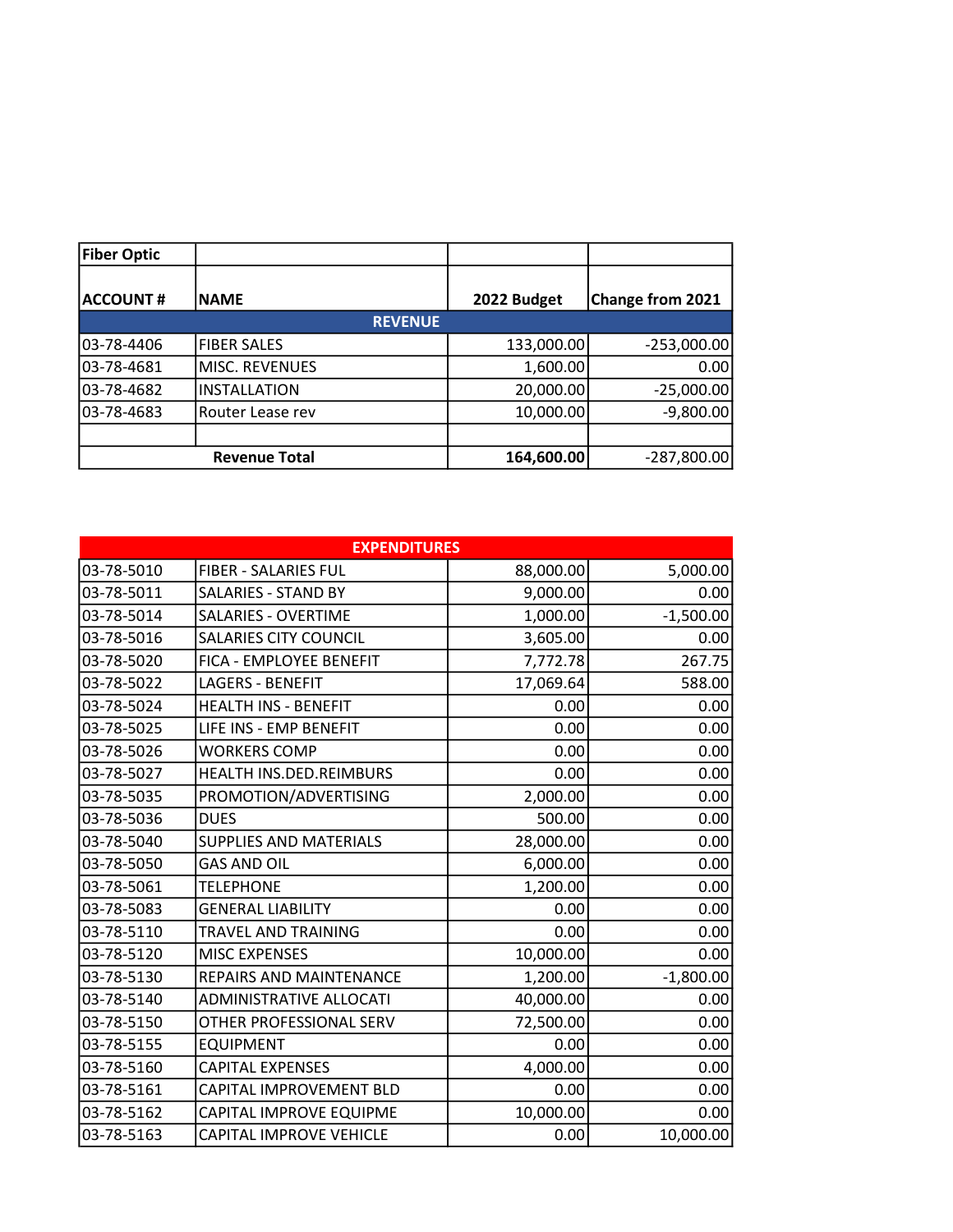|            | <b>TOTAL EXPENDITURES</b> | 509,347.42 | $-716,944.25$ |
|------------|---------------------------|------------|---------------|
|            |                           |            |               |
| 03-78-5285 | <b>DEPRECIATION</b>       | 0.00       | 0.00          |
| 03-78-5282 | <b>BAD DEBT EXPENSE</b>   | 0.00       | 0.00          |
| 03-78-5269 | <b>FIBER COSTS</b>        | 125,000.00 | 23,000.00     |
| 03-78-5190 | <b>UNIFORMS</b>           | 2,500.00   | $-7,500.00$   |
| 03-78-5169 | CAPITAL IMPROVE - ENGIN   | 0.00       | 0.00          |
| 03-78-5167 | CAP IMPROV SYSTEM UPGRA   | 0.00       | 0.00          |
| 03-78-5166 | CAPITAL IMPROVE MATERIA   | 80,000.00  | 725,000.00    |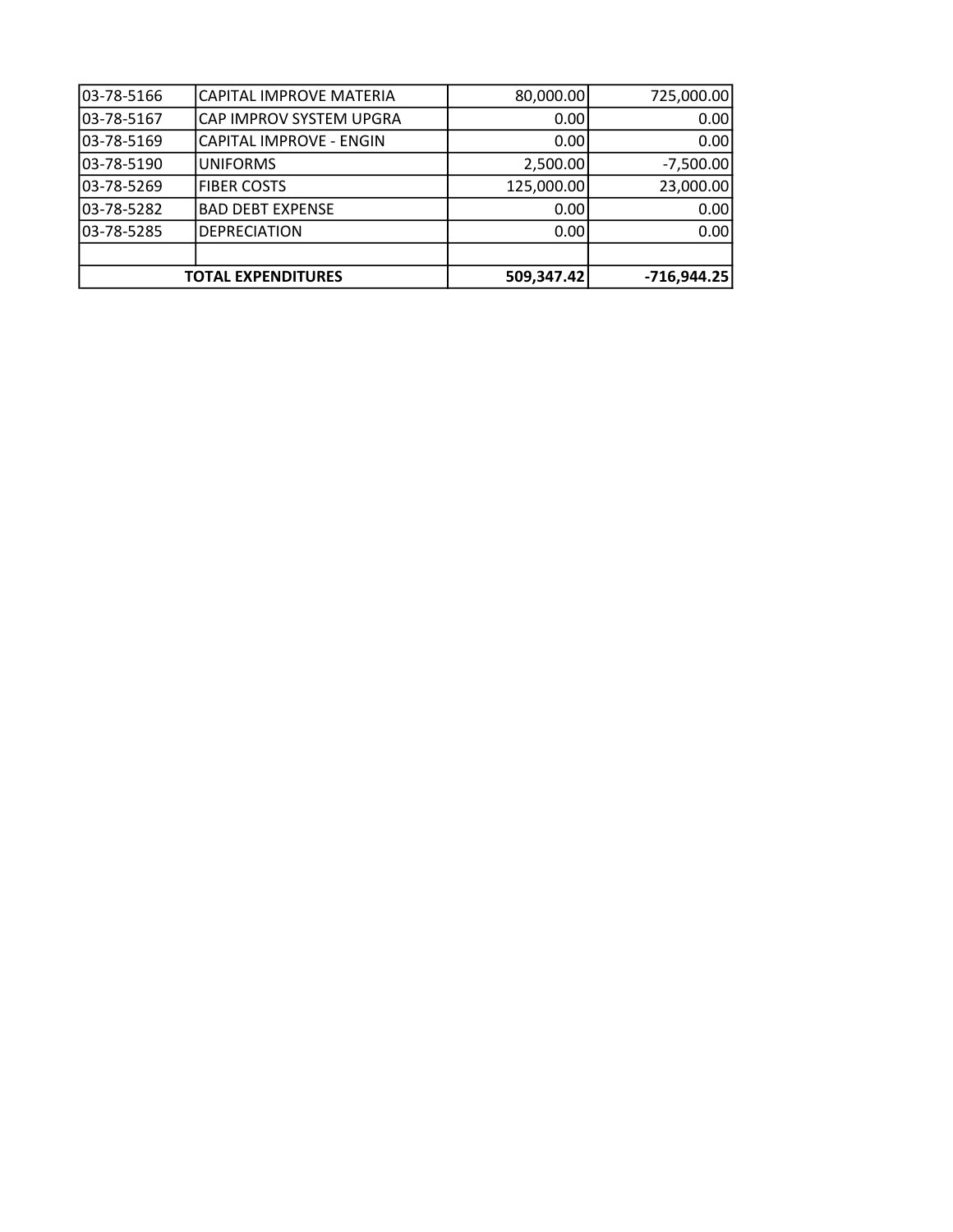| <b>ACCOUNT#</b>            | <b>NAME</b>                    | 2022 Budget | <b>Justification</b>          |
|----------------------------|--------------------------------|-------------|-------------------------------|
| 21-63-4197                 | <b>NEW TAX REVENUE PARKS</b>   | 408,405.00  |                               |
|                            |                                |             |                               |
|                            |                                |             |                               |
|                            |                                |             |                               |
| 21-63-4810                 | <b>TRANSFER TO/FRM GEN FUN</b> | 189,000.00  | <b>Repayment for the pool</b> |
|                            |                                |             |                               |
| 21-63-5162                 | <b>IMPROVE EQUIP</b>           | 75,000.00   |                               |
|                            |                                | 12,000.00   | 1/2 court Basketball Court    |
|                            |                                | 18,000.00   | Volleyball court              |
|                            |                                | 22,000.00   | Tennis court                  |
|                            |                                | 5,000.00    | Picnic tables                 |
|                            |                                | 18,000.00   | <b>Pickleball Court</b>       |
| 21-63-5161                 | <b>IMPROV BULDG</b>            |             |                               |
|                            |                                |             |                               |
|                            |                                |             |                               |
|                            |                                |             |                               |
|                            |                                |             |                               |
| 21-63-5163                 | <b>IMPROVE VEHICLE</b>         | 34,000.00   |                               |
|                            |                                | 30,000.00   | New 1/2 ton truck             |
|                            |                                | 4,000.00    | <b>Greens Mower Lease</b>     |
|                            |                                |             |                               |
| 21-63-5166                 | <b>IMPROVE MATERIAL</b>        |             |                               |
|                            |                                |             |                               |
|                            |                                | 15,000.00   |                               |
|                            |                                | 5000        | Pool Chairs                   |
|                            |                                | 10000       | Shade Structure for pool      |
|                            |                                |             |                               |
|                            |                                |             |                               |
| <b>Total Capital Items</b> |                                | 309,000.00  |                               |
|                            |                                |             |                               |
| Surplus                    |                                | 99,405.00   |                               |
|                            |                                |             |                               |
|                            |                                |             |                               |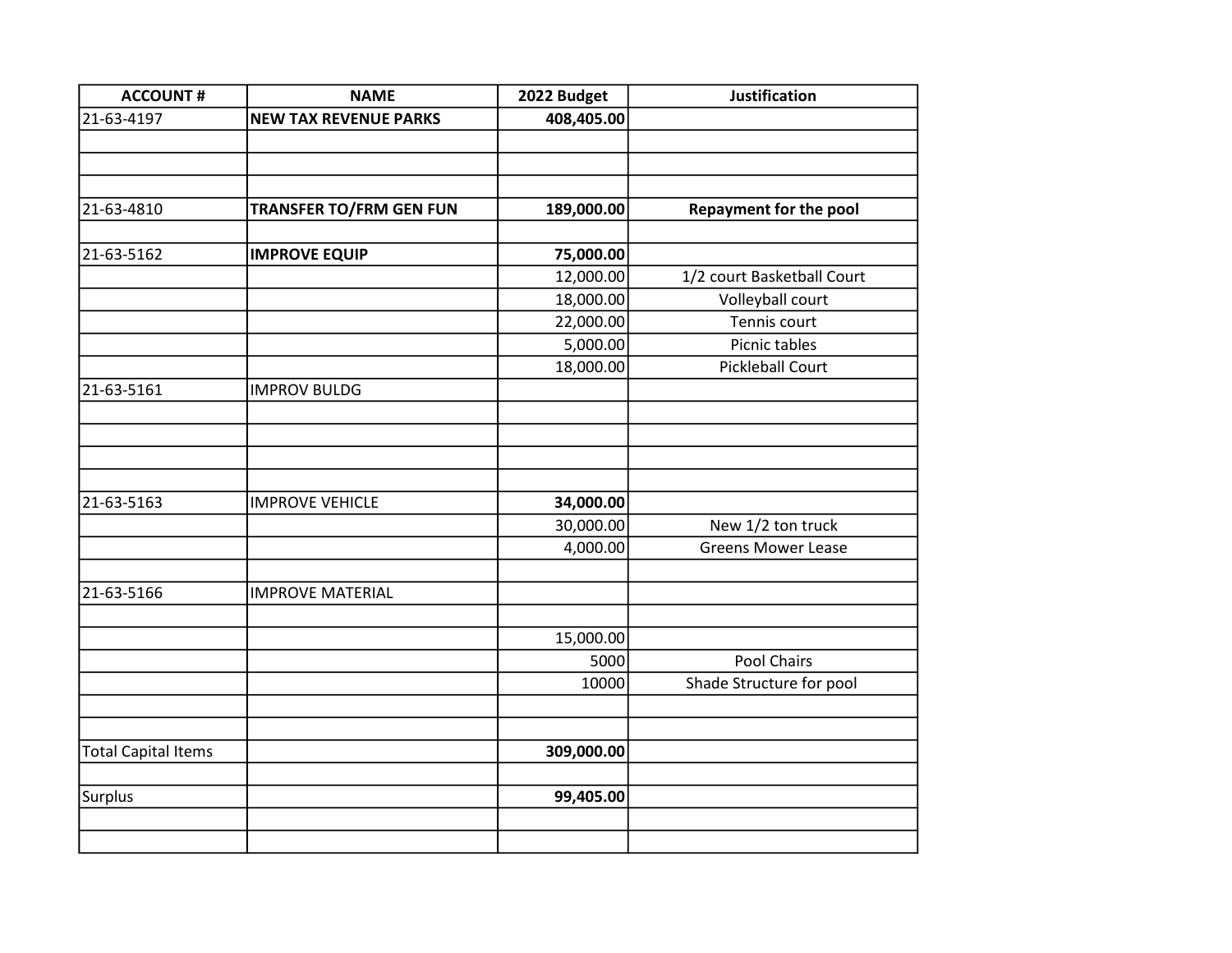| <b>ACCOUNT#</b>           | <b>NAME</b>                     | 2022 Budget    | <b>Justification</b>                      |
|---------------------------|---------------------------------|----------------|-------------------------------------------|
| 22-54-4810                | TRANSFER TO/FRM GEN FUN         |                |                                           |
|                           | Police Share of Tax             | 137,656.00     |                                           |
|                           |                                 |                |                                           |
| 22-54-5162                | CAPITAL IMPROVE EQUIP           | 49,350.00      |                                           |
|                           |                                 | 20,000.00 K9   |                                           |
|                           |                                 |                | 4,000.00 Push Guards                      |
|                           |                                 |                | 2,200.00 Light Bars                       |
|                           |                                 |                | 7,000.00 Ammunition                       |
|                           |                                 |                | 5,000.00 Radar Units                      |
|                           |                                 | 4,150.00 Taser |                                           |
|                           |                                 |                | 2,200.00 Patrol computers                 |
|                           |                                 |                | 7,000.00 Personal Equipment               |
|                           |                                 |                | 3,000.00 Two surfaces                     |
|                           |                                 |                |                                           |
|                           |                                 |                |                                           |
| 22-54-5163                | <b>CAPITAL IMPROVE VEHICLE</b>  |                |                                           |
|                           |                                 |                |                                           |
|                           |                                 |                |                                           |
|                           |                                 |                |                                           |
| 22-54-5166                | CAPITAL IMPROVE MATERIAL        | 3,000.00       |                                           |
|                           |                                 |                | 3,000.00 Evidence Room                    |
|                           |                                 |                |                                           |
|                           | <b>Transfer to General Fund</b> |                | 32,500.00 Salary for new officer position |
|                           |                                 |                |                                           |
| <b>Total Expenditures</b> |                                 | 84,850.00      |                                           |
|                           |                                 |                |                                           |
| <b>Surplus</b>            |                                 | 52,806.00      |                                           |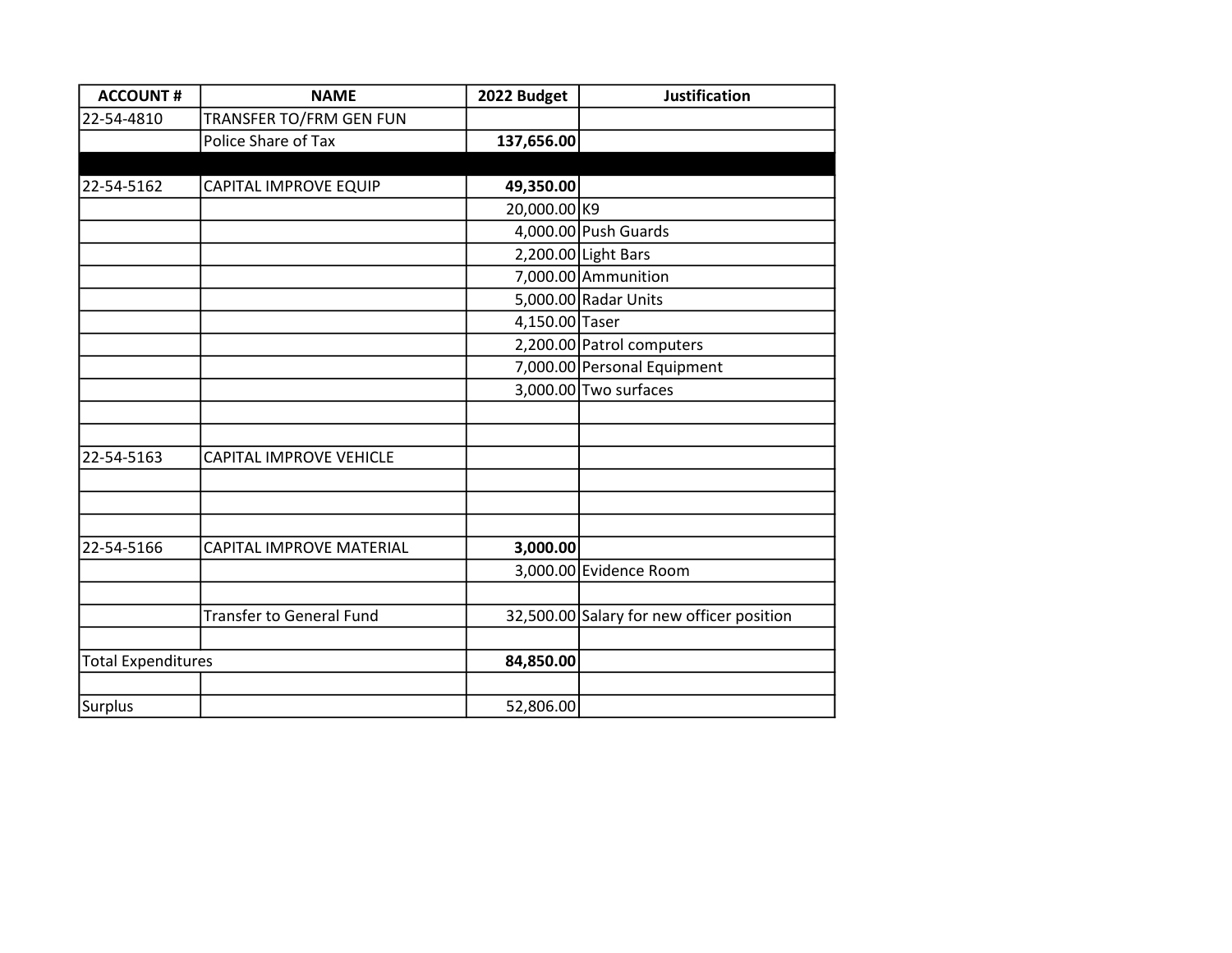| <b>ACCOUNT#</b>            | <b>NAME</b>                  | 2022 Budget        | <b>Justification</b>                    |
|----------------------------|------------------------------|--------------------|-----------------------------------------|
| 23-58-4197                 | TRANSFER TO/FRM GEN FUN      |                    |                                         |
|                            | Fire Share of Tax            | 268,314.00         |                                         |
|                            |                              |                    |                                         |
| 23-58-5162                 | <b>CAPITAL IMPROVE EQUIP</b> | 79,809.00          |                                         |
|                            |                              |                    | 14,500.00 Hand tools and Equipment      |
|                            |                              |                    | 5,475.00 5" stortz & 1 3/4" attack hose |
|                            |                              |                    | 9,000.00 PPE Turn out gear              |
|                            |                              |                    | 12,000.00 Rescue equipment              |
|                            |                              | 13,234.00 Air bags |                                         |
|                            |                              |                    | 20,000.00 Scott 4.5 Air-Pak X3 Pro      |
|                            |                              |                    | 5,600.00 Portable Radios                |
|                            | CAPITAL IMPROVE VEHICLE      |                    |                                         |
| 23-58-5166                 | CAPITAL IMPROVE MATERIAL     | 23,200.00          |                                         |
|                            |                              |                    | 23,200.00 Repayment of Firetruck        |
|                            |                              |                    |                                         |
| <b>Total Capital Items</b> |                              | 103,009.00         |                                         |
|                            |                              |                    |                                         |
| <b>Surplus</b>             |                              | 165,305.00         |                                         |
|                            |                              |                    |                                         |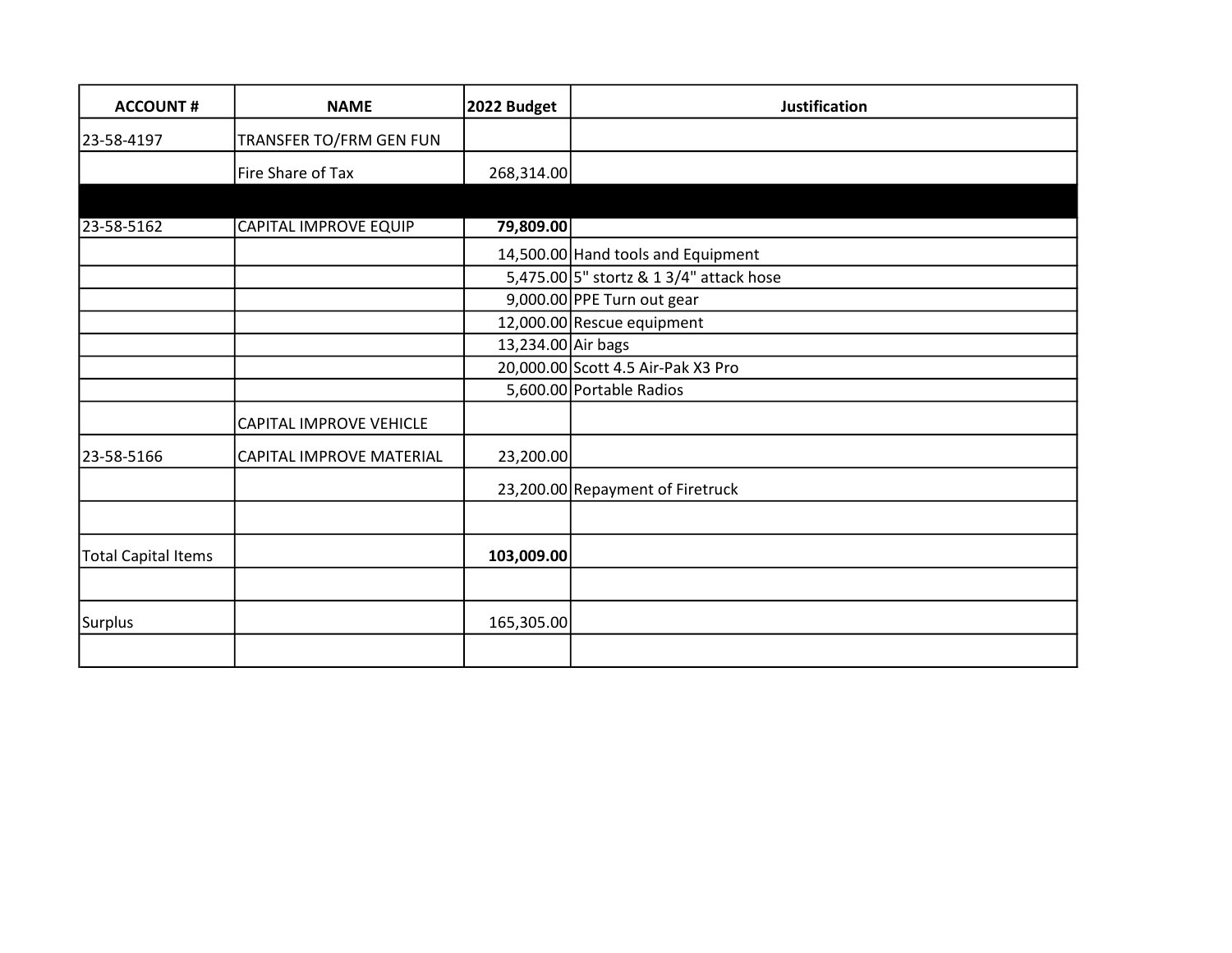| <b>Cemetery</b> |                               | 2022     |
|-----------------|-------------------------------|----------|
| 06-46-4620      | Donations                     | 50.00    |
| 06-46-4622      | Sale of Lots                  | 2,000.00 |
| 06-46-4640      | Interest                      | 10.00    |
| 06-46-4680      | Misc Rev                      | 0.00     |
|                 | <b>Total Revenue</b>          | 2,060.00 |
|                 |                               |          |
| 06-80-5010      | CEME.SALARIES FULLTIME        | 0.00     |
| 06-80-5040      | <b>SUPPLIES AND MATERIALS</b> | 0.00     |
| 06-80-5120      | <b>MISC EXPENSES</b>          | 300.00   |
| 06-80-5130      | REPAIRS AND MAINTENANCE       | 300.00   |
|                 | <b>Total Expenditures</b>     | 600.00   |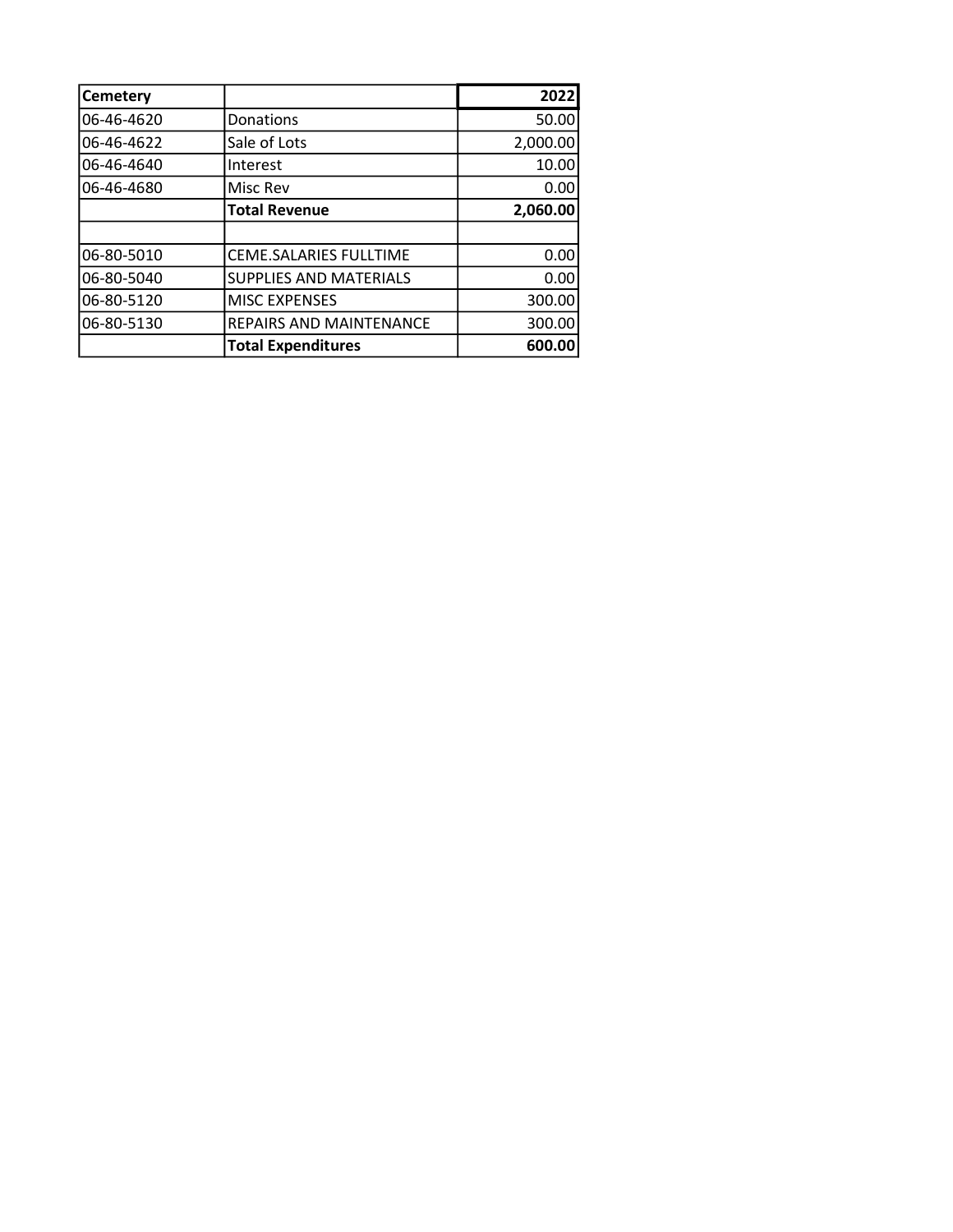| <b>ACCOUNT#</b>     | <b>NAME</b>                                      | <b>NEW BUDGET</b> | <b>Justification</b>      |
|---------------------|--------------------------------------------------|-------------------|---------------------------|
| <b>REVENUE</b>      |                                                  |                   |                           |
| 10-50-4640          | Interest Income                                  |                   |                           |
| 10-50-4680          | <b>Misc Revenues</b>                             |                   |                           |
|                     |                                                  |                   |                           |
| 10-50-4810          | <b>Grant Money Transfer from General</b><br>Fund |                   |                           |
|                     | <b>Transfer from General Fund</b>                | 83,000.00         |                           |
|                     | <b>Total Funds</b>                               | 83,000.00         |                           |
| <b>EXPENDITURES</b> |                                                  |                   |                           |
| 10-50-5160          | <b>Capital Expenses</b>                          |                   |                           |
|                     |                                                  |                   |                           |
| 10-50-5161          | <b>Capital Improvement Building</b>              |                   |                           |
|                     |                                                  |                   |                           |
| 10-50-5162          | Capital Improvement Equipment                    | 54,000.00         |                           |
|                     |                                                  | 54,000.00         | 78 HP PTO Tractor         |
|                     |                                                  |                   |                           |
|                     |                                                  |                   |                           |
|                     |                                                  |                   |                           |
| 10-50-5163          | Capital Improvement Vehicle                      | 29,000.00         |                           |
|                     |                                                  | 29,000.00         | Replacement staff vehicle |
| 10-50-5164          | Capital Improvement Land                         |                   |                           |
|                     |                                                  |                   |                           |
|                     |                                                  |                   |                           |
|                     | <b>Total Expenditures</b>                        | 83,000.00         |                           |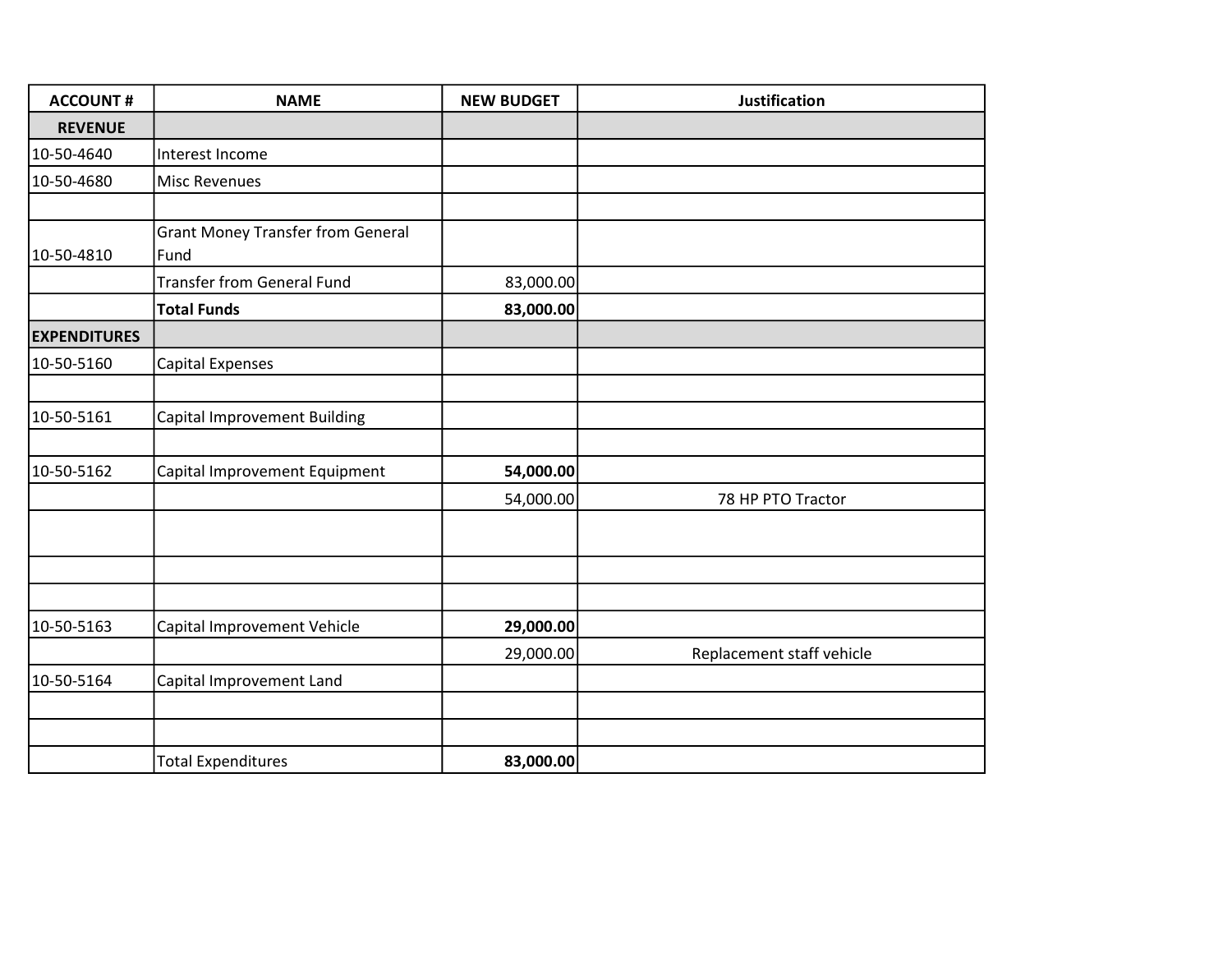|            | 2022                      |            |
|------------|---------------------------|------------|
| 09-86-4339 | <b>CID REVENUE</b>        | 110,000.00 |
| 09-86-5143 | <b>CID EXPENSE</b>        | 110,000.00 |
|            |                           |            |
| 09-86-5270 | City Fee                  | 1,650.00   |
| 09-86-5083 | Liability Insurance       | 1,700.00   |
| 09-86-5150 | Legal Fees                | 2,000.00   |
| 09-86-5095 | Reimbursement to Hospital | 104,650.00 |
|            |                           |            |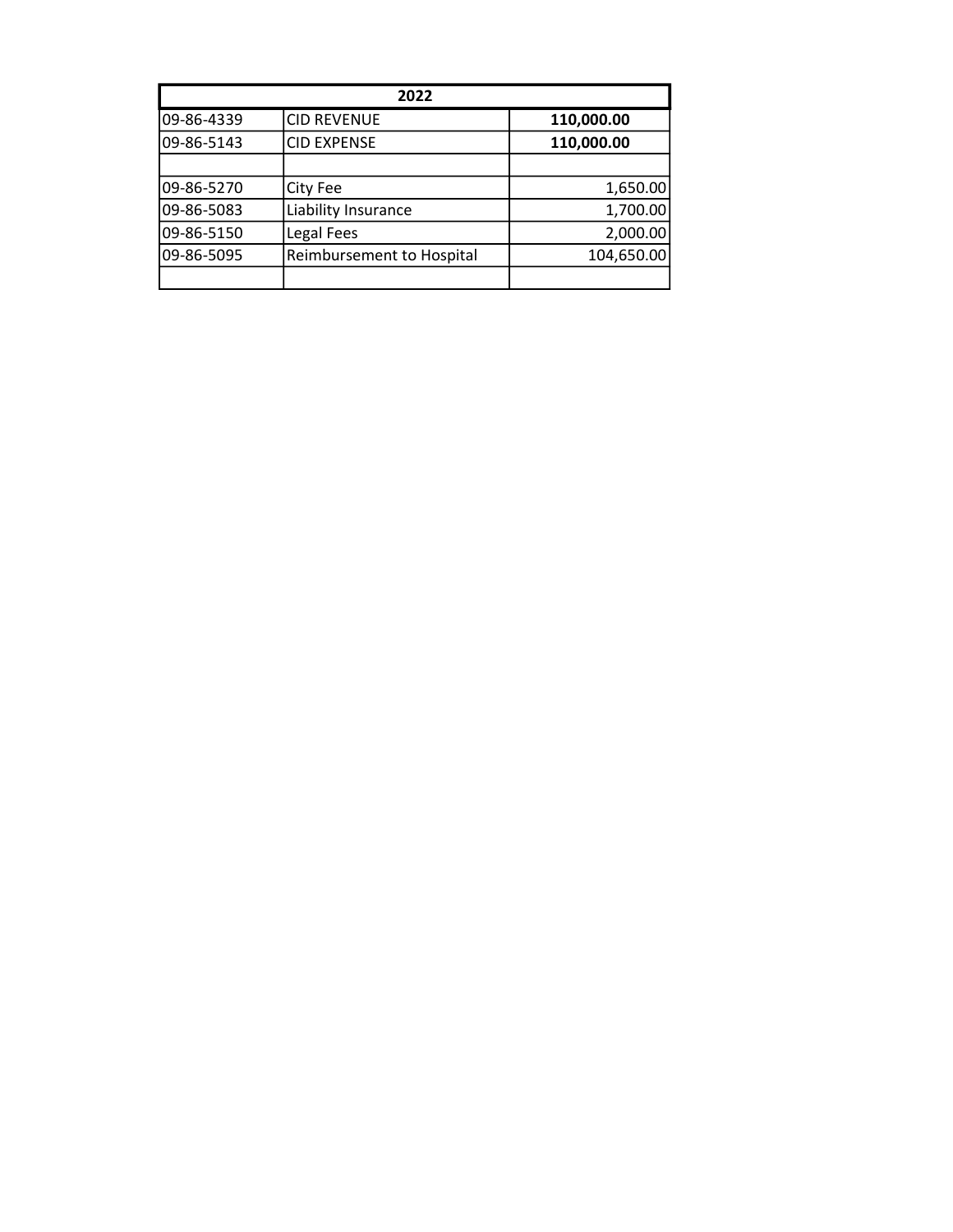| <b>Department</b>     | <b>Position</b>                 | # Required     |
|-----------------------|---------------------------------|----------------|
| Administration        | City Administrator              | 1              |
|                       | <b>City Clerk</b>               | $\mathbf{1}$   |
|                       | <b>Account/Court Clerk</b>      | 1              |
|                       | <b>Utility Clerk</b>            | $\mathbf{1}$   |
|                       | <b>Clerk Part-time</b>          | 1              |
|                       | <b>Bus Driver</b>               | 1              |
|                       | Recycling (P/T)                 | 1              |
|                       | <b>Community Outreach</b>       | 1              |
|                       | Parks & Recreation Director     | 1              |
|                       | Parks & Recreation Laborer      | $\mathbf{1}$   |
|                       | Maintenance/Inventory           | 1              |
| <b>Public Grounds</b> | Supervisor                      | 1              |
|                       | Public Grounds 1, or 2          | 5              |
|                       | <b>Public Grounds Part-Time</b> | $\overline{2}$ |
| Water/Sewer           | Supervisor                      | 1              |
|                       | Waste Water Operator            | 1              |
|                       | Water/Sewer 1,2, or 3           | 3              |
| Electric              | Supervisor                      | 1              |
|                       | Journeyman                      | 1              |
|                       | Apprentice                      | 3              |
| Fiber                 | <b>IT Director</b>              | 1              |
|                       | <b>Fiber Tech</b>               | 1              |
|                       |                                 |                |
| Police                | <b>Chief of Police</b>          | 1              |
|                       | Lieutenant                      | 1              |
|                       | Sargent                         | 1              |
|                       | Patrol Officer                  | 6              |
|                       | Total                           | 40             |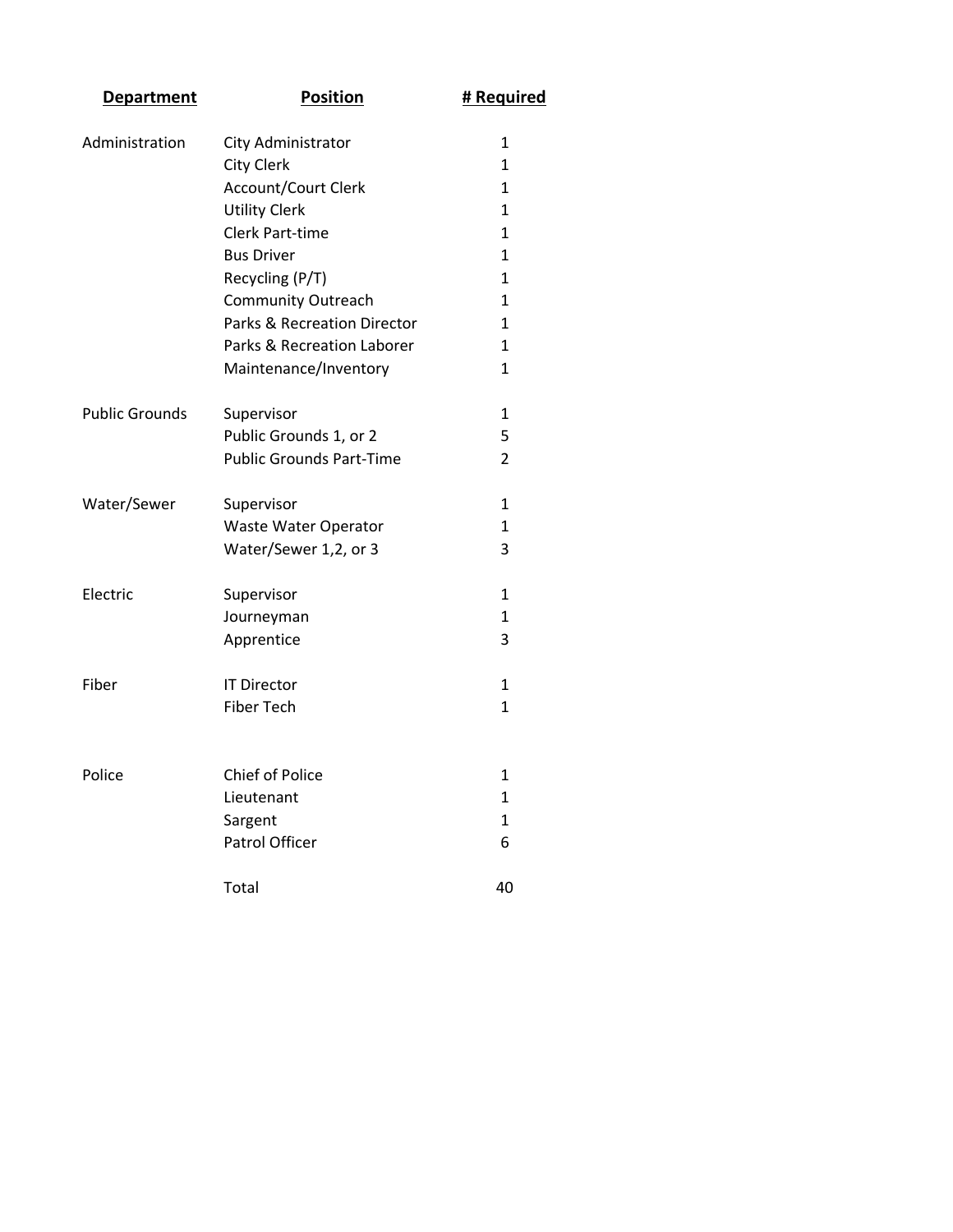| <b>FULL TIME PAY SCHEDULE</b>        |           |           |           |           |           |           |           |           |             |
|--------------------------------------|-----------|-----------|-----------|-----------|-----------|-----------|-----------|-----------|-------------|
|                                      |           |           |           |           |           |           |           |           | Longevity   |
|                                      | Step 1    | Step 2    | Step 3    | Step 4    | Step 5    | Step 6    | Step 7    | Step 8    | <b>Step</b> |
| Administration                       |           |           |           |           |           |           |           |           |             |
| City Clerk                           | 43,471.36 | 45,759.32 | 48,167.71 | 50,702.85 | 53,371.42 | 56,180.44 | 59,137.31 | 62,249.80 | 63,619.30   |
| <b>Economic Development Director</b> | 43,471.36 | 45,759.32 | 48,167.71 | 50,702.85 | 53,371.42 | 56,180.44 | 59,137.31 | 62,249.80 | 63,619.30   |
| Park and Recreation Director         | 32,130.22 | 33,821.28 | 35,601.35 | 37,475.11 | 39,447.48 | 41,523.66 | 43,709.12 | 46,009.60 | 47,021.81   |
| <b>IT Director</b>                   | 55,000.00 | 57,750.00 | 60,637.50 | 63,669.38 | 66,852.84 | 70,195.49 | 73,705.26 | 77,390.52 | 79,093.11   |
| <b>Court/Accounting Clerk</b>        | 13.14     | 13.80     | 14.49     | 15.21     | 15.97     | 16.77     | 17.61     | 18.49     | 18.90       |
| <b>Utilities Clerk</b>               | 12.10     | 12.73     | 13.40     | 14.11     | 14.85     | 15.63     | 16.45     | 17.32     | 17.70       |
| Maintenace/Inventory                 | 16.00     | 16.80     | 17.64     | 18.52     | 19.45     | 20.42     | 21.44     | 22.51     | 23.01       |
| <b>Bus Driver</b>                    | 11.96     | 12.59     | 13.25     | 13.95     | 14.69     | 15.46     | 16.27     | 17.13     | 17.51       |
|                                      |           |           |           |           |           |           |           |           |             |
| <b>Police</b>                        |           |           |           |           |           |           |           |           |             |
| Chief                                | 44,599.17 | 46,946.50 | 49,417.36 | 52,018.28 | 54,756.08 | 57,637.98 | 60,671.56 | 63,864.80 | 65,269.83   |
| Liuetenant                           | 18.55     | 19.48     | 20.45     | 21.47     | 22.55     | 23.68     | 24.86     | 26.10     | 26.68       |
| Sergeant                             | 17.07     | 17.92     | 18.82     | 19.76     | 20.75     | 21.79     | 22.88     | 24.02     | 24.55       |
| Patrol Officer                       | 15.53     | 16.31     | 17.12     | 17.98     | 18.88     | 19.82     | 20.81     | 21.85     | 22.33       |
|                                      |           |           |           |           |           |           |           |           |             |
| <b>Public Grounds</b>                |           |           |           |           |           |           |           |           |             |
| Supervisor                           | 15.96     | 16.80     | 17.69     | 18.62     | 19.60     | 20.63     | 21.72     | 22.86     | 23.36       |
| <b>Public Grounds II</b>             | 13.72     | 14.44     | 15.20     | 16.01     | 16.85     | 17.73     | 18.67     | 19.65     | 20.08       |
| <b>Public Grounds I</b>              | 12.90     | 13.58     | 14.29     | 15.04     | 15.84     | 16.67     | 17.55     | 18.47     | 18.88       |
|                                      |           |           |           |           |           |           |           |           |             |
|                                      | Step 1    | Step 2    | Step 3    | Step 4    | Step 5    | Step 6    | Step 7    | Step 8    | Longevity   |
| <b>Electric Department</b>           |           |           |           |           |           |           |           |           |             |
| Supervisor                           | 22.42     | 23.60     | 24.84     | 26.15     | 27.52     | 28.97     | 30.50     | 32.10     | 32.81       |
| Journeyman                           | 18.59     | 19.57     | 20.60     | 21.68     | 22.82     | 24.02     | 25.29     | 26.62     | 27.21       |
| Apprentice II                        | 16.73     | 17.61     | 18.54     | 19.52     | 20.54     | 21.62     | 22.76     | 23.96     | 24.49       |
| Apprentice I/Fiber Tech              | 15.39     | 16.20     | 17.05     | 17.95     | 18.90     | 19.89     | 20.94     | 22.04     | 22.52       |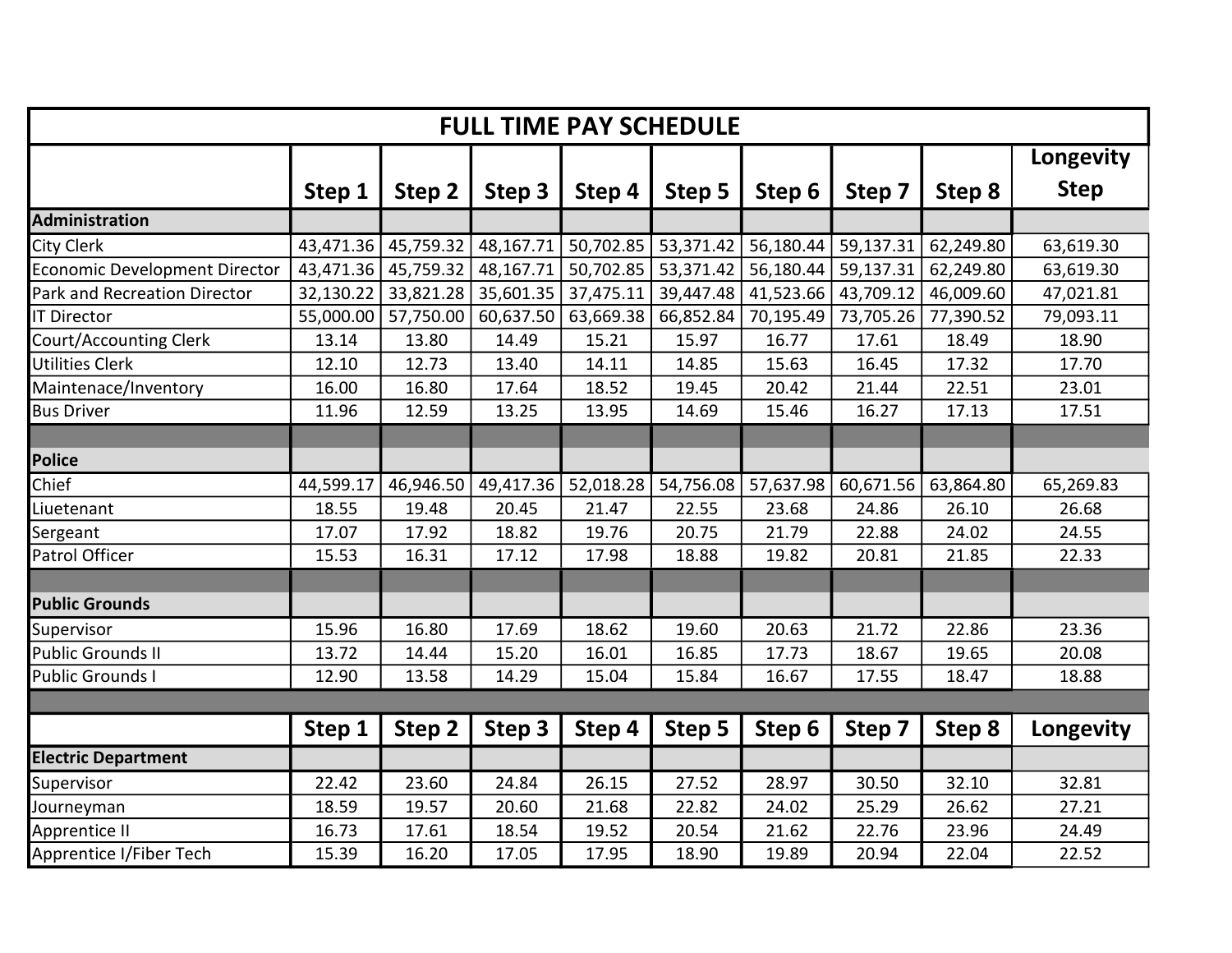| <b>Sewer and Water</b>     |       |       |       |       |       |       |       |       |       |
|----------------------------|-------|-------|-------|-------|-------|-------|-------|-------|-------|
| Supervisor                 | 20.14 | 21.20 | 22.32 | 23.49 | 24.73 | 26.03 | 27.40 | 28.84 | 29.47 |
| <b>WWTP Operator</b>       | 18.28 | 19.24 | 20.25 | 21.32 | 22.44 | 23.62 | 24.86 | 26.17 | 26.75 |
| <b>Water and Sewer III</b> | 16.45 | 17.32 | 18.23 | 19.19 | 20.20 | 21.26 | 22.38 | 23.56 | 24.08 |
| <b>Water and Sewer II</b>  | 14.32 | 15.07 | 15.86 | 16.70 | 17.58 | 18.50 | 19.48 | 20.50 | 20.95 |
| <b>Water and Sewer I</b>   | 12.45 | 13.11 | 13.80 | 14.52 | 15.29 | 16.09 | 16.94 | 17.83 | 18.22 |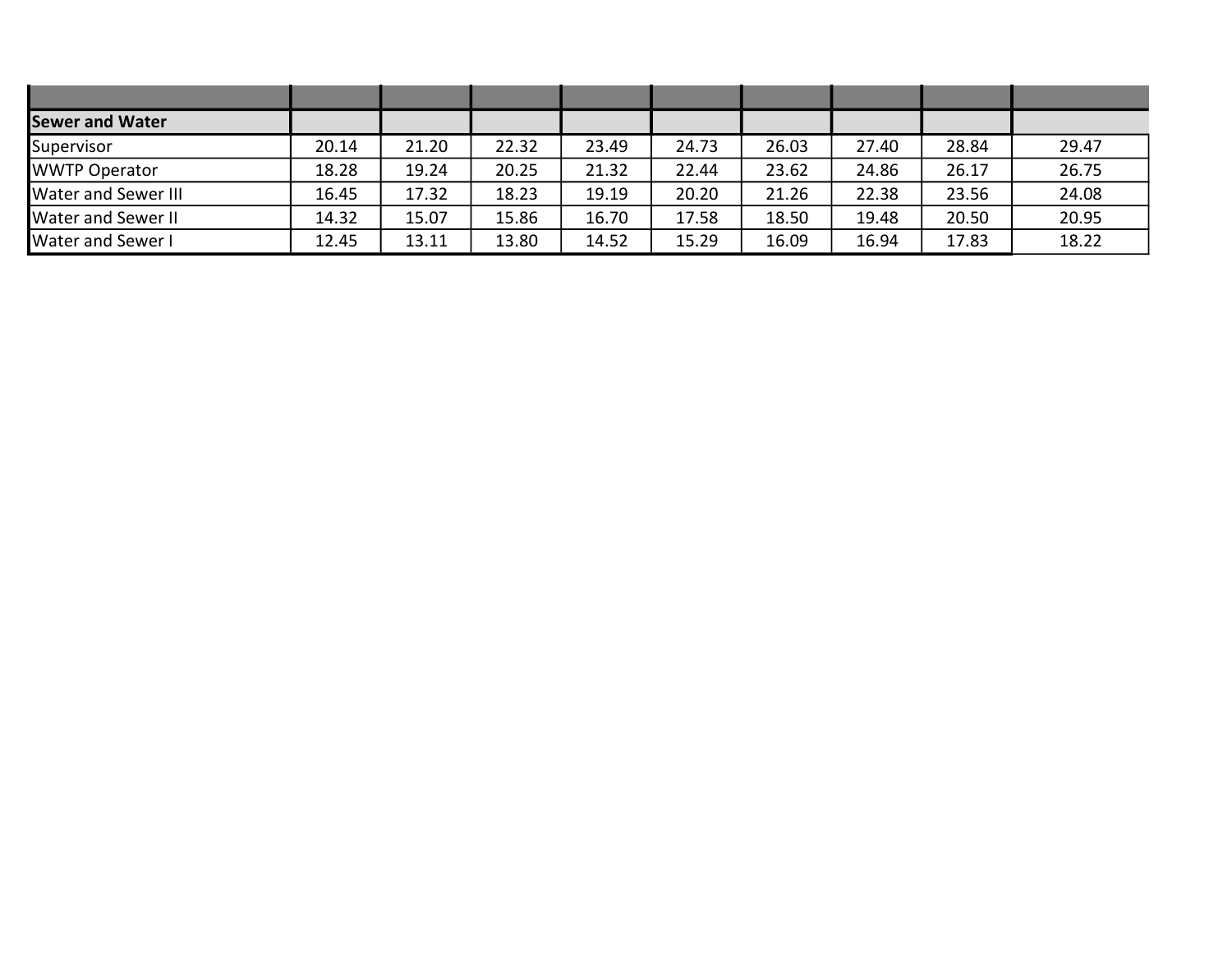|                                |                                                                                             | <b>PART TIME PAY SCHEDULE</b> |       |       |       |       |       |       |  |
|--------------------------------|---------------------------------------------------------------------------------------------|-------------------------------|-------|-------|-------|-------|-------|-------|--|
|                                | $ $ Step 5<br>Step $2 \mid$ Step 3 $\mid$<br>Step 4<br>Step 6<br>Step 8<br>Step 7<br>Step 1 |                               |       |       |       |       |       |       |  |
|                                |                                                                                             |                               |       |       |       |       |       |       |  |
| Part time employee             | 12.00                                                                                       | 12.60                         | 13.23 | 13.89 | 14.59 | 15.32 | 16.08 | 16.89 |  |
|                                |                                                                                             |                               |       |       |       |       |       |       |  |
| Part time employee - Certified | 12.60                                                                                       | 13.23                         | 13.89 | 14.59 | 15.32 | 16.08 | 16.89 | 17.73 |  |
|                                |                                                                                             |                               |       |       |       |       |       |       |  |
|                                |                                                                                             |                               |       |       |       |       |       |       |  |
|                                |                                                                                             |                               |       |       |       |       |       |       |  |
|                                |                                                                                             |                               |       |       |       |       |       |       |  |
|                                |                                                                                             |                               |       |       |       |       |       |       |  |